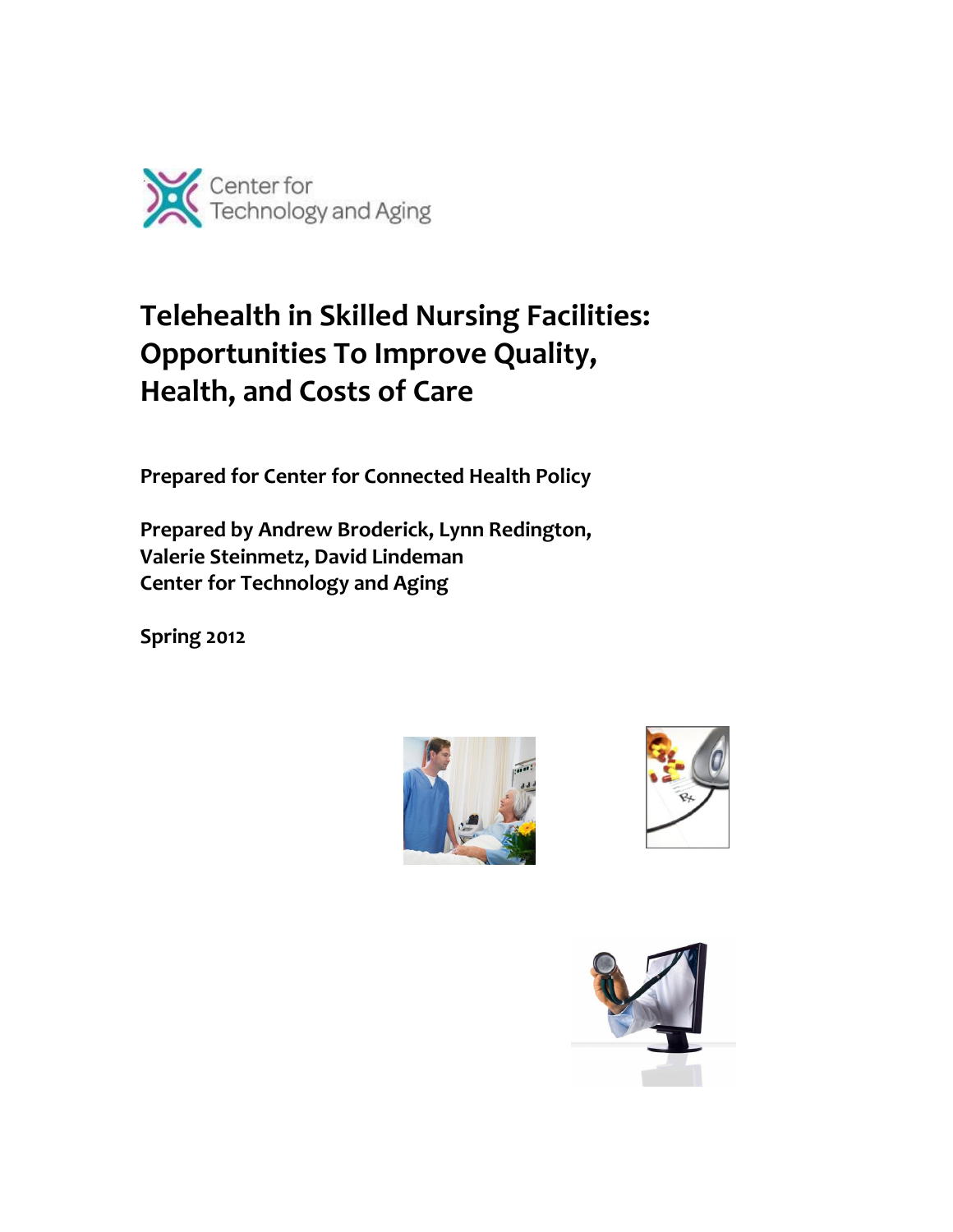# **Table of Contents**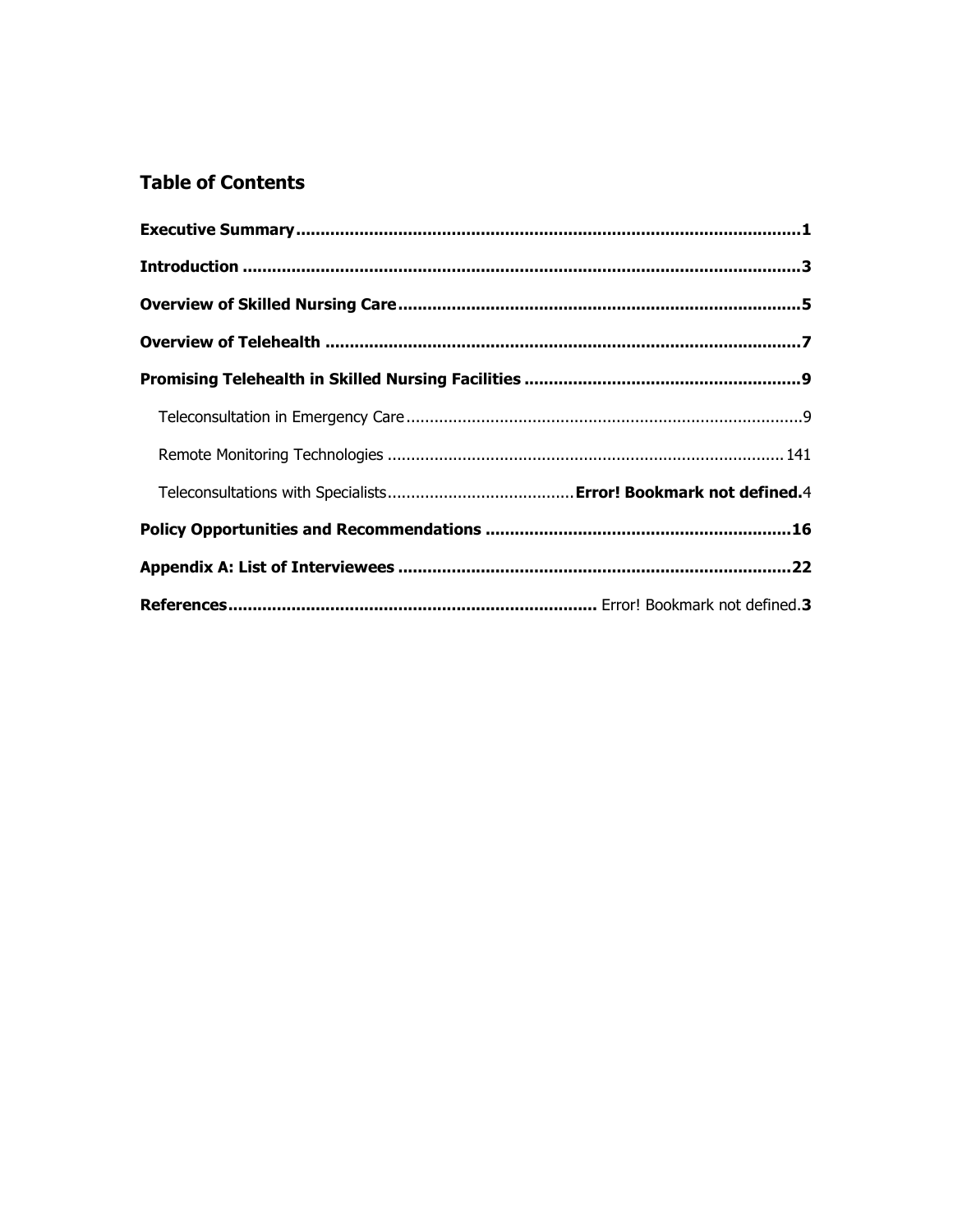# <span id="page-2-0"></span>**Executive Summary**

Despite its potential for transforming care delivery within the U.S. health system, telehealth still remains a largely under-utilized resource. This is expressly evident in skilled nursing facilities (SNFs) where technology adoption significantly lags behind other health services priorities. Broader deployment of telehealth in SNF settings offers considerable potential to help obtain the Triple Aim of better care, health outcomes, and per capita savings.

Telehealth involves the use of interactive audio, video or data communications to deliver health care services and has been primarily used by hospitals, health systems, and safety net providers to link health professionals, patients, and caregivers in a virtual network of care. Use of telehealth among SNFs has been limited, but a recent growth in the number of health care facilities implementing telehealth is beginning to demonstrate its potential to achieve costeffective, efficient, and appropriate care in skilled and long-term care settings.

SNFs face growing workforce, care management, and clinical challenges in providing costeffective, efficient, and quality care. SNFs provide services to a population of predominantly older adults who have limitations in their ability to independently care for themselves due to multiple and coexisting cognitive, physical and chronic conditions. An aging population and a lack of resources for long-term health care are leaving skilled nursing staff increasingly responsible for a growing frail patient population that requires significant medical, therapeutic, and rehabilitation services due to their significant risk for adverse, complicated, and costly health events. However, SNF physicians are often off-site or unavailable when patient assessments and care recommendations are most urgently needed. As a consequence, residents often have to be transported off-site to receive appropriate care such as to an emergency department for immediate assessment and possible hospitalization. Frequently they experience preventable negative health outcomes from the lack of timely care.

Telehealth holds promise for SNF settings in a variety of ways. It can provide remote access to specialist care in both unplanned emergency and scheduled care episodes. It can assist with providing quality care management by monitoring the safety and wellness of residents. Furthermore, telehealth can enable SNFs to achieve cost efficiencies by building confidence within the skilled nursing care team to proactively and effectively prevent negative health outcomes in clinical scenarios that may otherwise lead to costly, preventable, and sub-standard care. These workforce, care management, and clinical benefits can also translate into cost savings by enabling specialists to facilitate much-needed care remotely and improving the capacity of skilled nursing staff to provide quality care on-site which may lead to reductions in unnecessary transfers between care sites and preventable hospital (re)admissions.

Detailed studies on the use of telehealth in SNFs are scarce, but programs currently under development appear encouraging. This paper identifies three applications for telehealth technology in skilled nursing care settings that have had recent or ongoing studies that have shown preliminary promise:

- **Teleconsultation in Emergency Care**—enables a 24/7 consult between SNF staff and an emergency department (ED) physician to conduct a patient assessment to determine if an ED visit is necessary.
- **Teleconsultation with Specialists**—enables remote communication between a SNF provider and specialist for the monitoring, evaluation, and management of clinical conditions.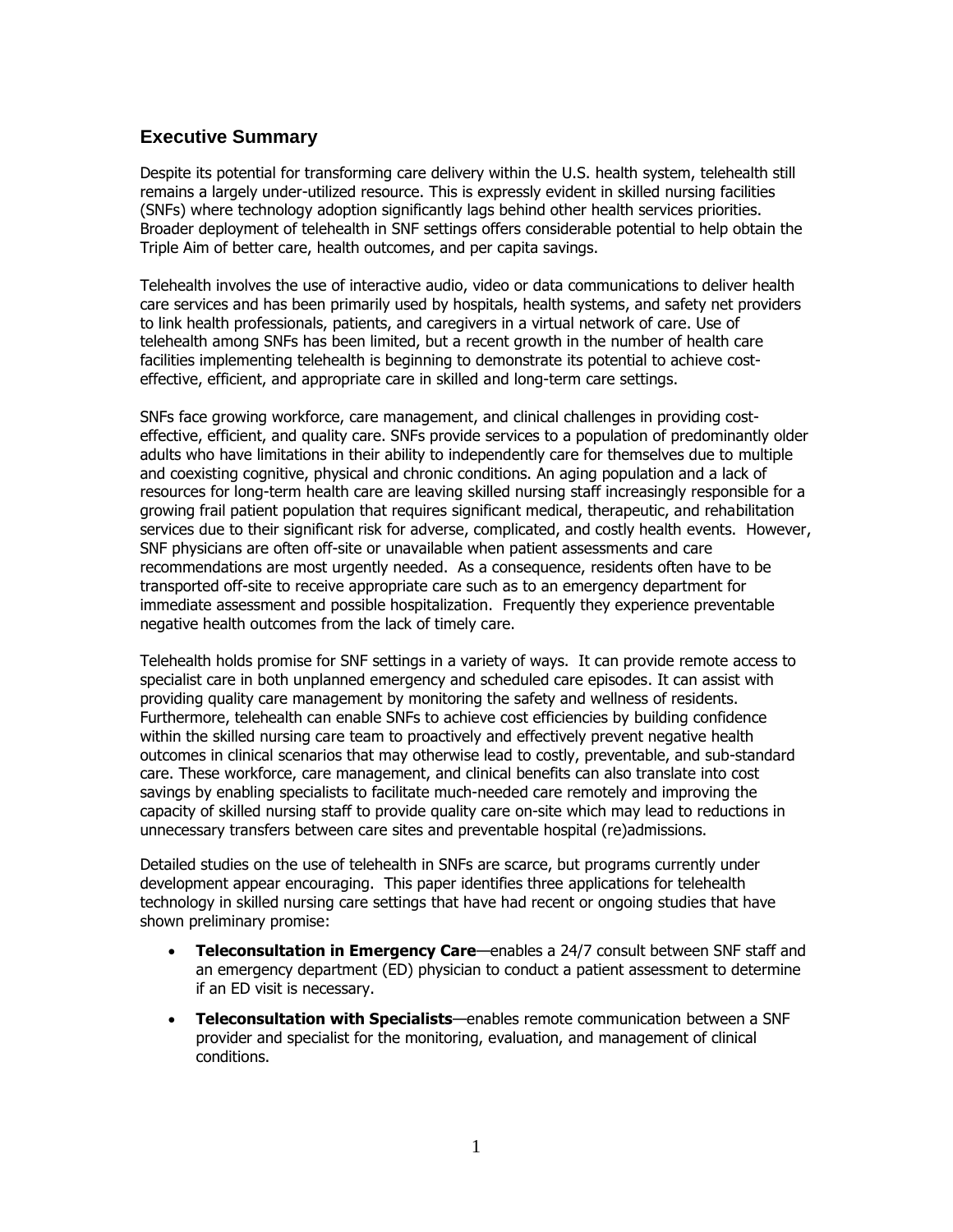**Remote Monitoring Technologies**—enable monitoring of resident safety and wellness through measuring and tracking indicators, including movement, vital signs, and sleep quality, among others.

This paper also identifies barriers to a more widespread adoption of these applications and offers a list of potential recommendations to address these barriers and facilitate the further use of telehealth in a SNF setting is provided.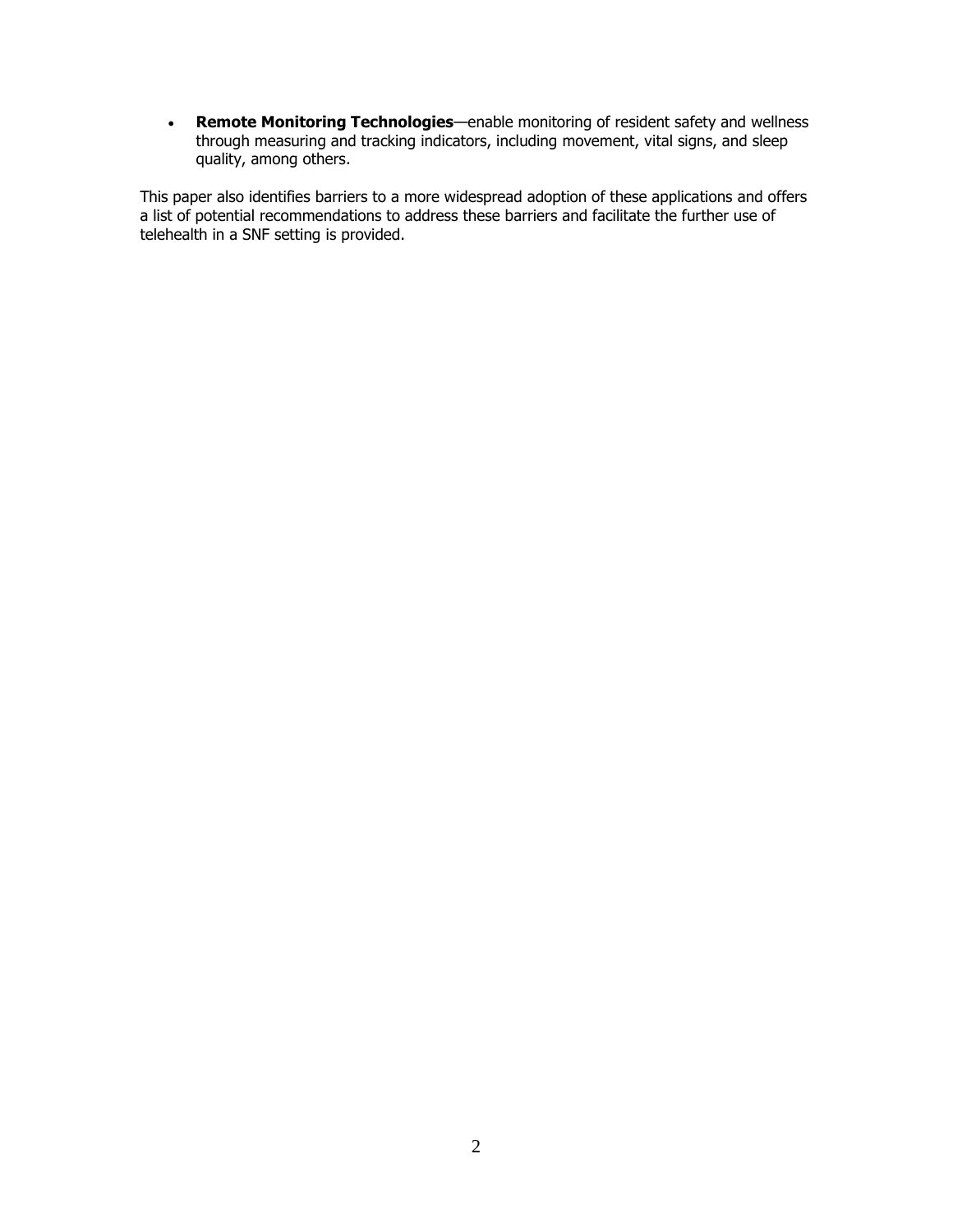# <span id="page-4-0"></span>**Introduction**

As with other sectors of the care delivery system, skilled nursing facilities (SNFs) are facing increasing pressures to improve clinical and financial performance despite limited resources and greater expectations inherent in health care reform. SNFs provide services to a population of predominantly older adults who have limitations in their ability to independently care for themselves due to cognitive, physical, and chronic conditions. SNFs face growing clinical, workforce, and care management challenges in providing cost-effective, efficient, and quality care. At the same time, SNFs are increasingly responsible for a frail patient population that requires significant medical, therapeutic, and rehabilitation services and, as a result, is at greater risk for adverse events that may lead to hospitalization.

As policies that target reductions in preventable hospital readmissions and promote accountable care become more prevalent, SNFs will need to respond appropriately. Payment and health care reforms, such as the provision in the Patient Protection and Affordable Care Act (ACA) that will introduce payment penalties under the Hospital Readmissions Reduction Program, are exerting pressure on providers across the care continuum to identify effective ways to improve hospital performance through reducing preventable readmissions. Starting in October 2012, hospitals will face medical payment penalties when they report 30-day readmission rates for the three highvolume and high-cost conditions (acute myocardial infarction, congestive heart failure, and adult pneumonia) when they exceed expected set thresholds. Medicare beneficiaries receiving care in SNFs, as a result, are particularly relevant to the discussion of preventable hospital readmissions. Telehealth can be an important tool available to SNFs to reduce readmission rates and to health care payers to minimize their financial risk as they capitalize on the move towards a more integrated and collaborative system of care.

# **Federal Reimbursement for SNF Services**

- SNFs are the most commonly used setting for post-acute care services, treating 29 percent of Medicare beneficiaries requiring post-acute care upon discharge from the hospital. In fiscal year 2010, SNFs provided Medicare covered care to almost 1.7 million fee-for-service beneficiaries. After a qualifying hospital stay of at least three days, Medicare will pay the full cost of covered services for the first 20 days, partial cost between 20 and 100 days, and nothing after 100 days. For calendar year 2012, the average Medicare beneficiary co-pay is \$144.50 per day. Medicaid also covers copayments of dual eligibles (both Medicare and Medicaid eligible) who stay 21 days or more in a SNF for post-acute care.
- On average, Medicare-covered SNF patients represent a small share of a facility's total patient population yet attribute to a disproportionately larger share of a facility's payments. At the median in 2010, Medicare-covered SNF days made up 12 percent of total patient days in freestanding facilities versus 23 percent of facility revenue.
- In 2011, Medicare spent close to \$32 billion on skilled nursing facility care.

Source: Medicare Payment Advisory Commission, 2012<sup>1</sup>

Telehealth refers to a mode of delivery of medical care, health education, and public health services that utilizes information and communication technologies to connect multiple users in separate locations to enable the diagnosis, consultation, treatment, education, care management,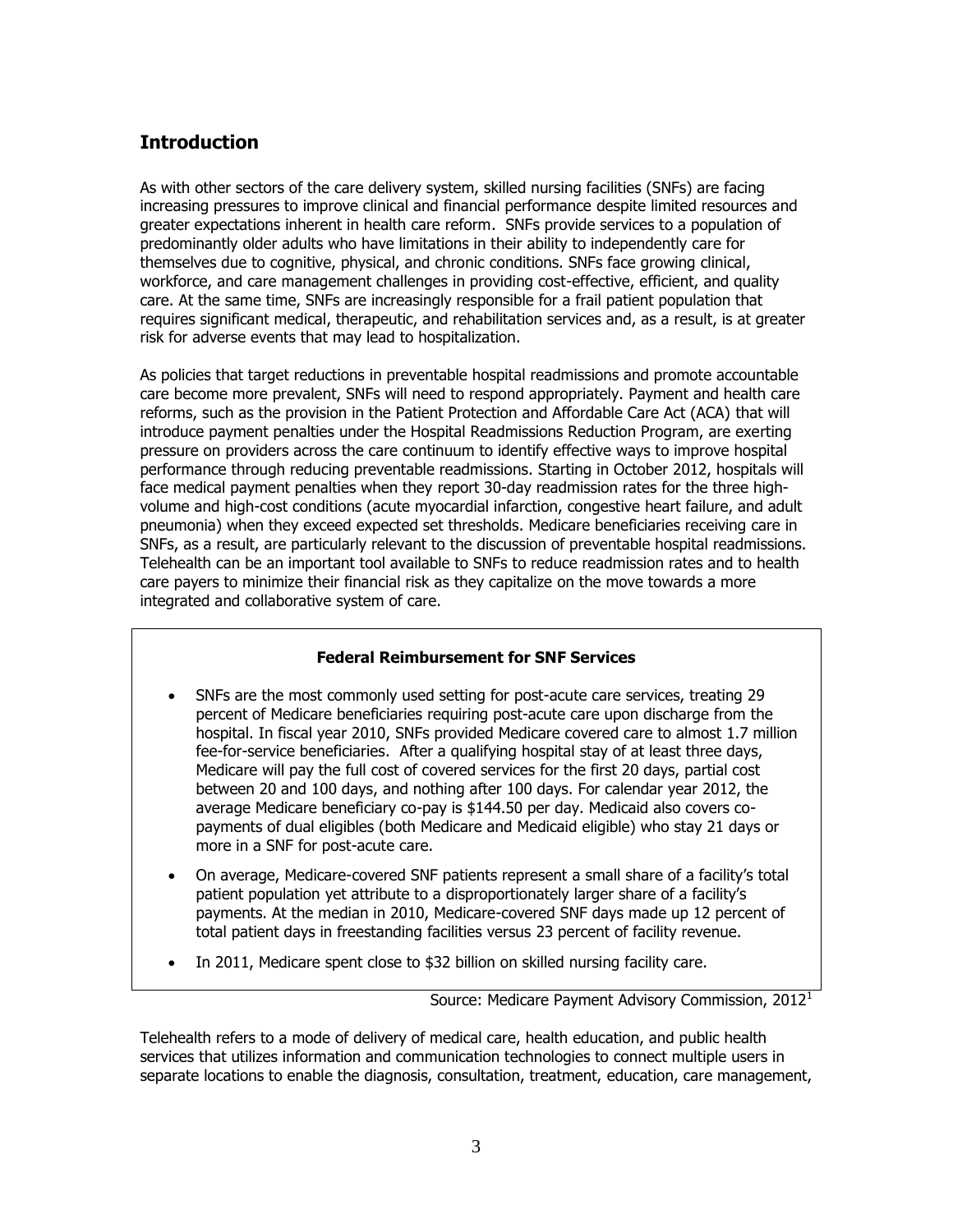and self-management of a patient's health care, as well as the transfer of medical data between providers responsible for that patient's care.

SNFs are equally at risk financially from the introduction of health care reforms that will make them more accountable for performance-based outcomes. In March 2012, the Medicare Payment Advisory Commission (MedPAC) recommended to Congress that a new SNF re-hospitalization policy be instituted, including measures to reduce payments to SNFs that have relatively high rates of re-hospitalization.<sup>2</sup> Between 30 and 67 percent of hospitalizations among nursing facility residents could be prevented with well-targeted interventions.<sup>3</sup> Skilled nursing facilities are the most commonly used setting for post-acute care services, treating 52 percent of Medicare beneficiaries needing care after hospital discharge. 4 CMS research on Medicare-Medicaid enrollees in nursing facilities found that approximately 45% of hospital admissions among those receiving either Medicare skilled nursing facility services or Medicaid nursing facility services could have been avoided, accounting for 314,000 potentially avoidable hospitalizations and \$2.6 billion in Medicare expenditures in 2005.<sup>5</sup> The deployment of telehealth represents an opportunity in skilled nursing care to support improved collaboration between SNFs and other providers and to address the successful coordination of care for both long-stay as well as post-acute care residents.

This paper reviews the current and potential use of telehealth to improve care delivery in SNFs and describes barriers that inhibit more widespread use of telehealth by SNF providers. Three potential uses of telehealth in SNFs are explored through recent or ongoing studies. Last, several policy changes are recommended to better support use of telehealth in SNFs.

The methodology employed for this paper included a comprehensive literature review of SNF service provision, long-term care populations served, telehealth reimbursement models, and telehealth deployments in SNFs and other health care settings. The authors conducted interviews with experts in the areas of technology, health policy, and long-term care, as well as with SNF staff engaged in the deployment of telehealth applications. These key informant interviews provided information on the types of telehealth systems in use, issues encountered during the implementation of telehealth programs, and policy recommendations for addressing the challenges and barriers to implementing telehealth. A list of the interviewees is provided in Appendix A.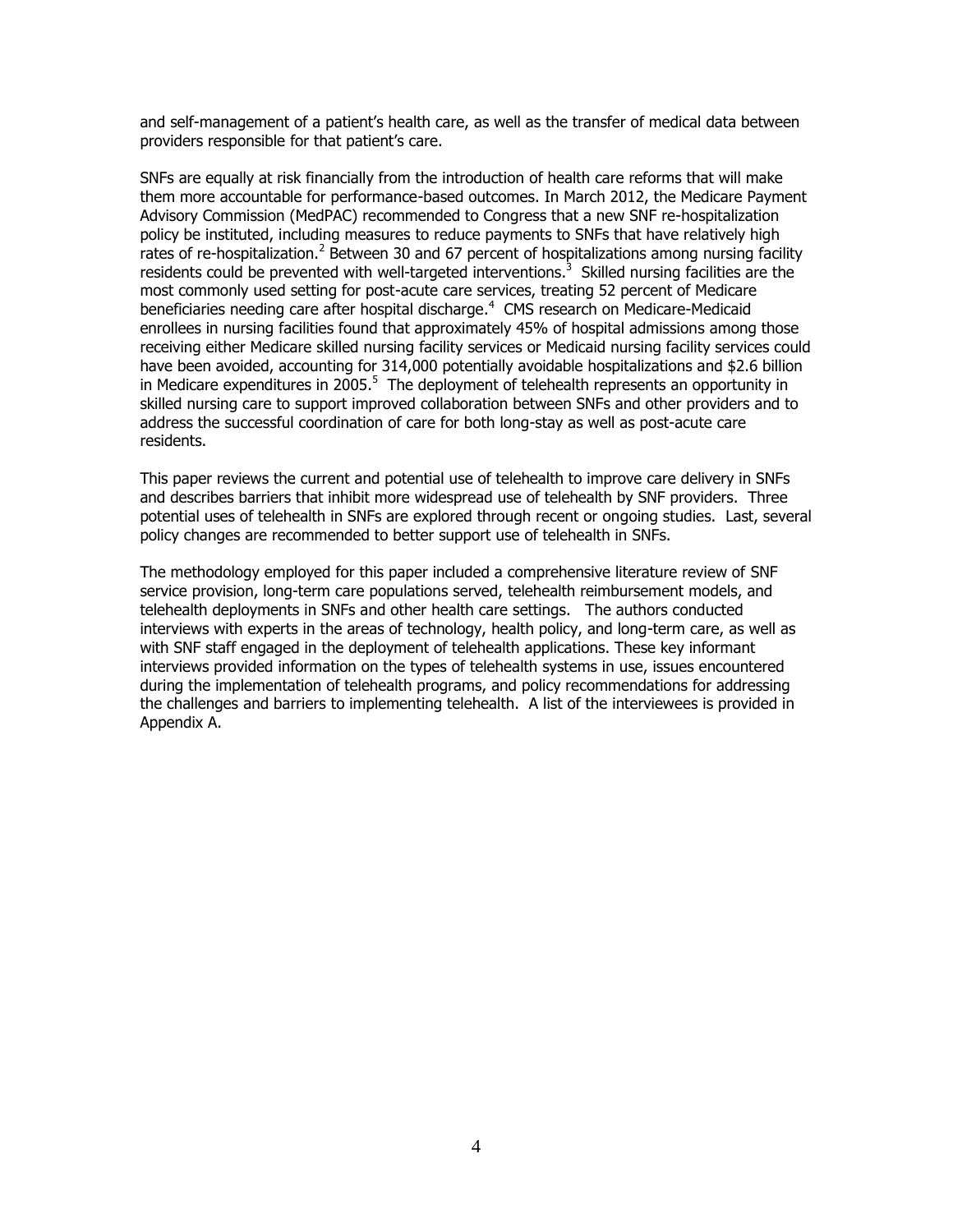# <span id="page-6-0"></span>**Overview of Skilled Nursing Care**

 $\overline{a}$ 

Skilled nursing facilities (SNFs) are health care institutions that provide short-term or long-term medical treatment of a general or specialized nature not performed in a hospital setting. A SNF, which can be part of either a nursing home or hospital, can also provide greater levels of longterm custodial care and support in addition to furnishing skilled nursing and rehabilitation services. Medicare and Medicaid are the two primary sources of payment for post-acute, shortstay and chronic-care, long-stay services, respectively, delivered within SNFs. Medicaid also covers skilled nursing care costs furnished in SNFs that Medicare does not cover.

The majority of SNF residents are 65 years of age and older. Because of limited self-care abilities due to physical, cognitive, or chronic health conditions, SNF residents require round the clock care and rely on skilled nursing or rehabilitation staff to manage, observe, and evaluate their care, often for extended periods of time. Patients receiving care in SNFs are increasingly frail, which is leading to an increase in the needed level of intensity of medical, therapeutic, and rehabilitation services (and staffing). As a result of their clinical complexity, SNF residents are at increased risk for adverse health events such as falls, fractures, pressure ulcers, nosocomial infections, and complications from medications.

Skilled nursing facility staffing generally includes registered nurses, licensed practical and vocational nurses, physical and occupational therapists, and certified nursing assistants. The prevailing staff model in nursing homes employs paraprofessionals under the supervision of a registered nurse to provide direct care to residents on a continuous basis. SNFs experience high levels of staff turnover, which makes continuity of individual patient care challenging from a staffing perspective. Although many facilities have standing arrangements with community physicians or specialists to provide care on-site, these physicians are often off-site or unavailable when patient assessments and care recommendations are most urgently needed. In many instances, patients have to be transported off-site to an emergency department for immediate assessment and care.

# **Skilled Nursing Facilities, Patients and Common Conditions**

- There are approximately 16,000 Medicaid-certified nursing homes nationwide, 85 percent of which are dually Medicare-certified<sup>1</sup>. The facility type where beneficiaries seek care is shifting towards for-profit and freestanding clinics.<sup>6</sup>
- The proportion of patients in SNFs categorized as having major or extreme severity of illness increased from about 45 percent in 2005 to 53 percent in 2009. Respiratory, kidney, and other infections are common diagnoses among SNF patients, as well as recovery from surgical procedures, such as joint replacements.<sup>7</sup>
- Between 2005 and 2009, the percentage of Medicare SNF patients with eight or more comorbidities increased from 74.8 percent to 86.9 percent, whereas the number with one to five co-morbidities decreased from 11.0 percent to 5.3 percent. The leading comorbidities among SNF patients include hypertension, arthritis, coronary heart disease, depression, diabetes, and Parkinson's disease.<sup>8</sup>

The existing policy environment creates financial incentives that unintentionally contribute to high SNF re-hospitalization rates. Medicare reimbursement levels are more generous than that of Medicaid. When Medicaid is the primary payer for an individual SNF resident, hospitalization of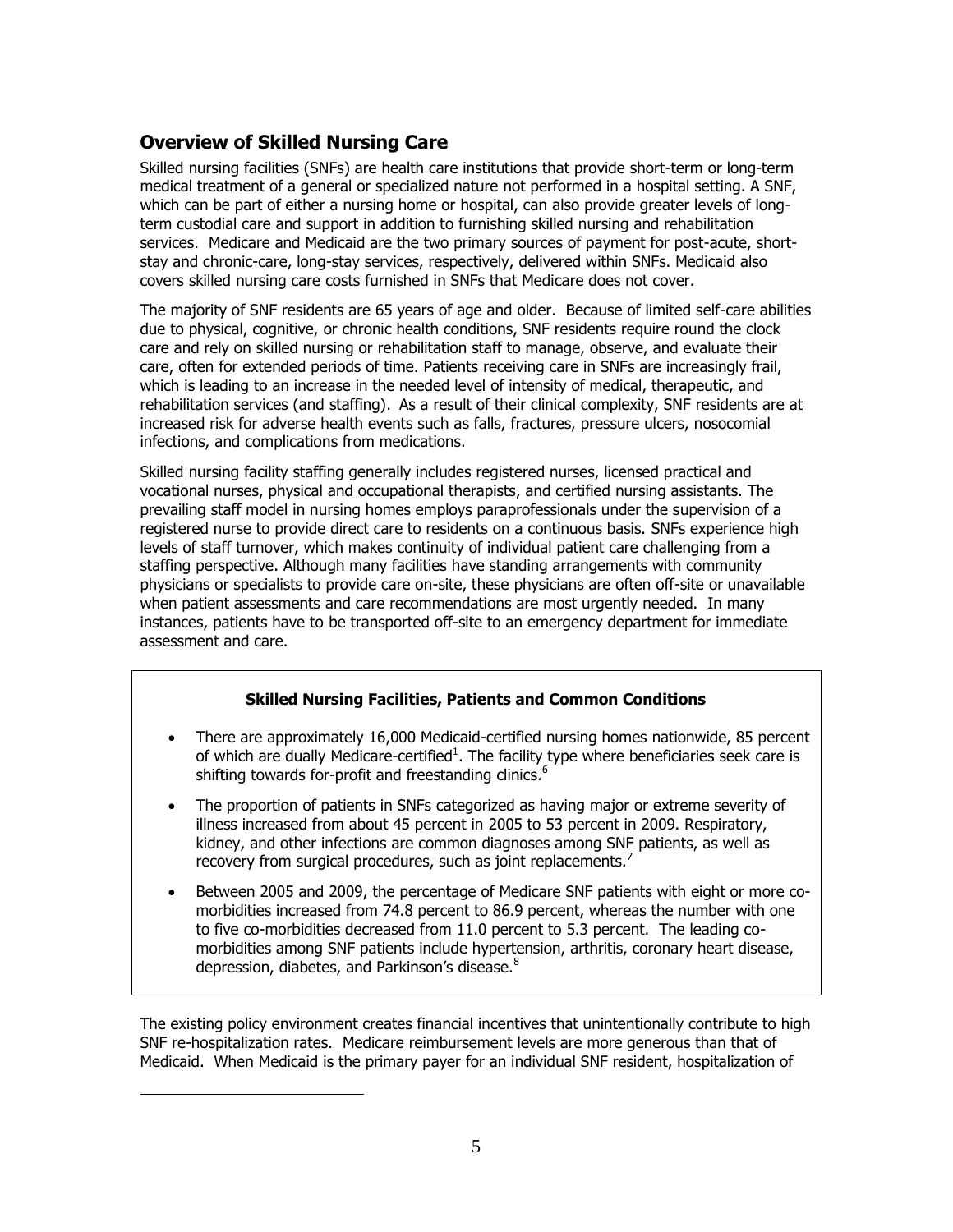that resident is an opportunity to cost shift from Medicaid to Medicare. This is because a hospital stay of 3 or more days will qualify the resident for a Medicare-covered SNF stay of up to 100 days upon their return. (Medicare reimbursement for SNF care is limited to post-acute care stays under the SNF benefit.) With states facing ongoing budgetary problems, the ability to cost shift expensive health care cost to the federal government is an attractive alternative to alleviating their financial woes. For example, a state like California, that has seen consistent revenue shortfalls over the last few years, has a majority of their nursing facility patients in the state reliant on its Medicaid program (see chart). Having a mechanism that will place some of the financial burden on the federal government and alleviate the state coffers could result in a more fiscal approach to care rather than what could be best for the patient.

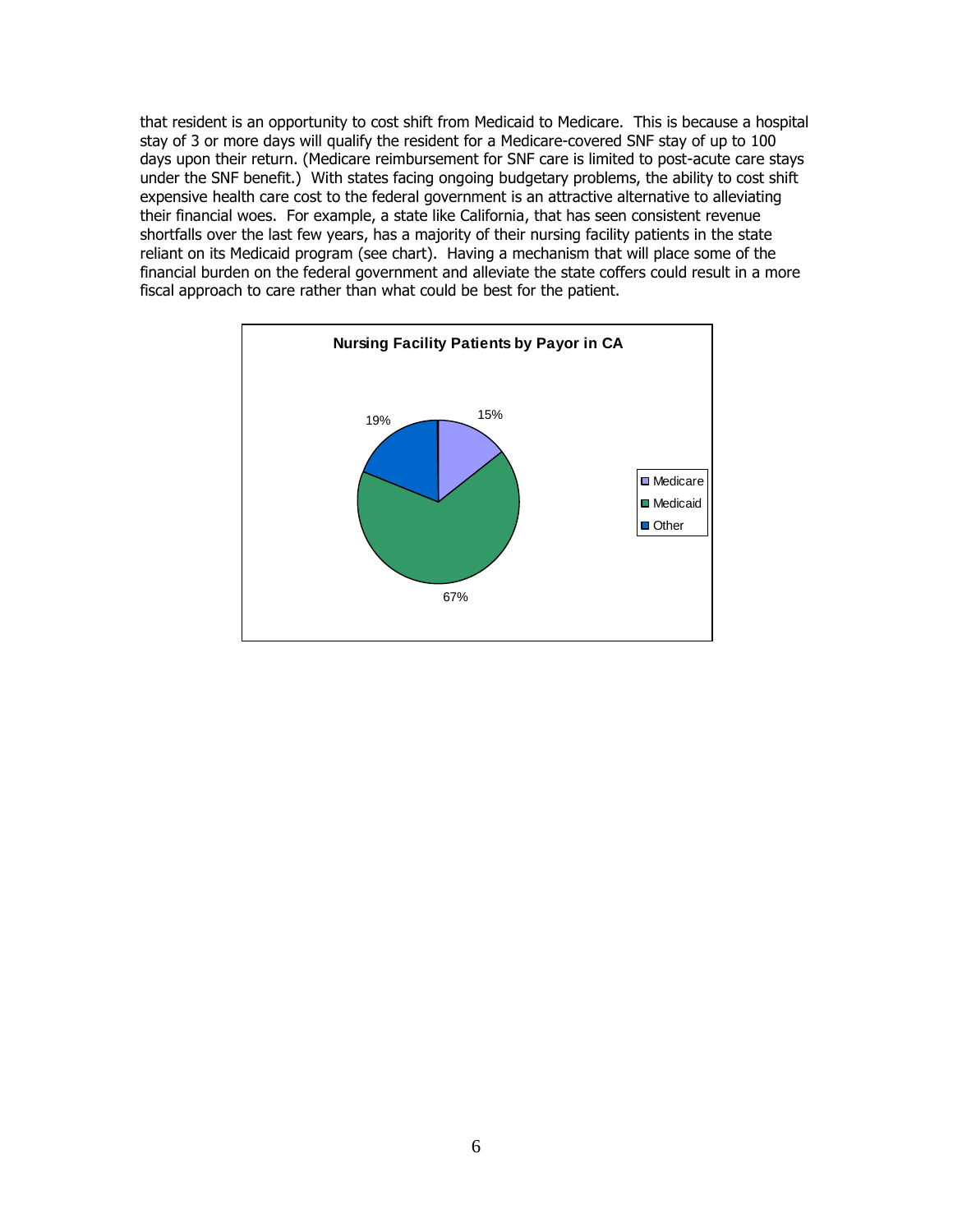# <span id="page-8-0"></span>**Overview of Telehealth**

Telehealth is the use of digital information and communications technologies to deliver medical care, health education, and public health services, by connecting multiple users in separate locations. Telehealth removes traditional economic, professional, and geographic barriers to delivering care by linking healthcare professionals, patients, and caregivers in a virtual network to facilitate the delivery of cost-effective, efficient, and appropriate care services. Telehealth services are delivered in one of three main ways: 1) video conferencing, 2) remote monitoring, and 3) store and forward technologies.

- **Video Conferencing Technologies**  Video conferencing includes two-way interactive, audio-visual communication utilizing devices such as video cameras, web cameras, videoconferencing systems, videoscopes, computer screens, tablets, televisions, and projectors. Video conferencing minimizes geographic barriers and can be used for teleconsultations between patients and providers, provider-to-provider discussions, and language translation services. Video conferencing can improve clinical outcomes through timely and appropriate access to clinical expertise.
- **Remote Monitoring Technologies**  Remote patient monitoring (RPM) technologies can be used to track patient vital signs, behavioral health, and patient safety such as fall detection and wellness indicators. The data is passively or actively collected and electronically transmitted from the patient's location to health care providers, caregivers, or third parties in another location. Data analysis can trigger a real-time intervention or assistance. Remote monitoring technologies are used to manage chronic conditions and post-acute care, and facilitate an important means of care delivery along the continuum of care. Remote monitoring technologies can increase access to health care, provide an early warning system for providers with changes in patients' health, and improve patient education and self-management, leading to improved patient outcomes and reduced exacerbations of patients' conditions. RPM is commonly used by doctors to monitor blood glucose level in diabetic patients and to monitor blood pressure in patients receiving cardiac care.
- **Store and Forward Technologies**  Store and Forward Technologies allow for the electronic transmission of pre-recorded videos and digital images, such as X-rays, video clips and photos, between primary care providers, patients and medical specialists. Most store and forward technologies are primarily used between providers to help with making diagnoses, usually in radiology, dermatology, ophthalmology and pathology. Patients can also use store and forward technologies to send images to providers as in the case of dermatology concerns. The use of store and forward technologies can improve access and quality of care by hastening specialty care review and treatment.

Telehealth policies vary from state to state. Medicare offers the states flexibility in how their programs will utilize telehealth, if at all. Some states allow for greater integration of telehealth into their Medicaid programs. For example, California recently passed state legislation, The Telehealth Advancement Act of 2011(AB 415), which created an environment conducive to greater utilization of telehealth technologies in the delivery of health care services by eliminating barriers.<sup>9</sup> While AB 415 does not mandate reimbursement for telehealth services, it removes obstacles for payers and providers to incorporate such technologies into care delivery. Many states are considering telehealth as a potential means to meet increased demands to attain the Triple Aim in the face of resource shortages.

However, other states have emulated Medicare's more restrictive policy when dealing with telehealth or at this time have not utilized it at all in their Medicaid programs. Medicare only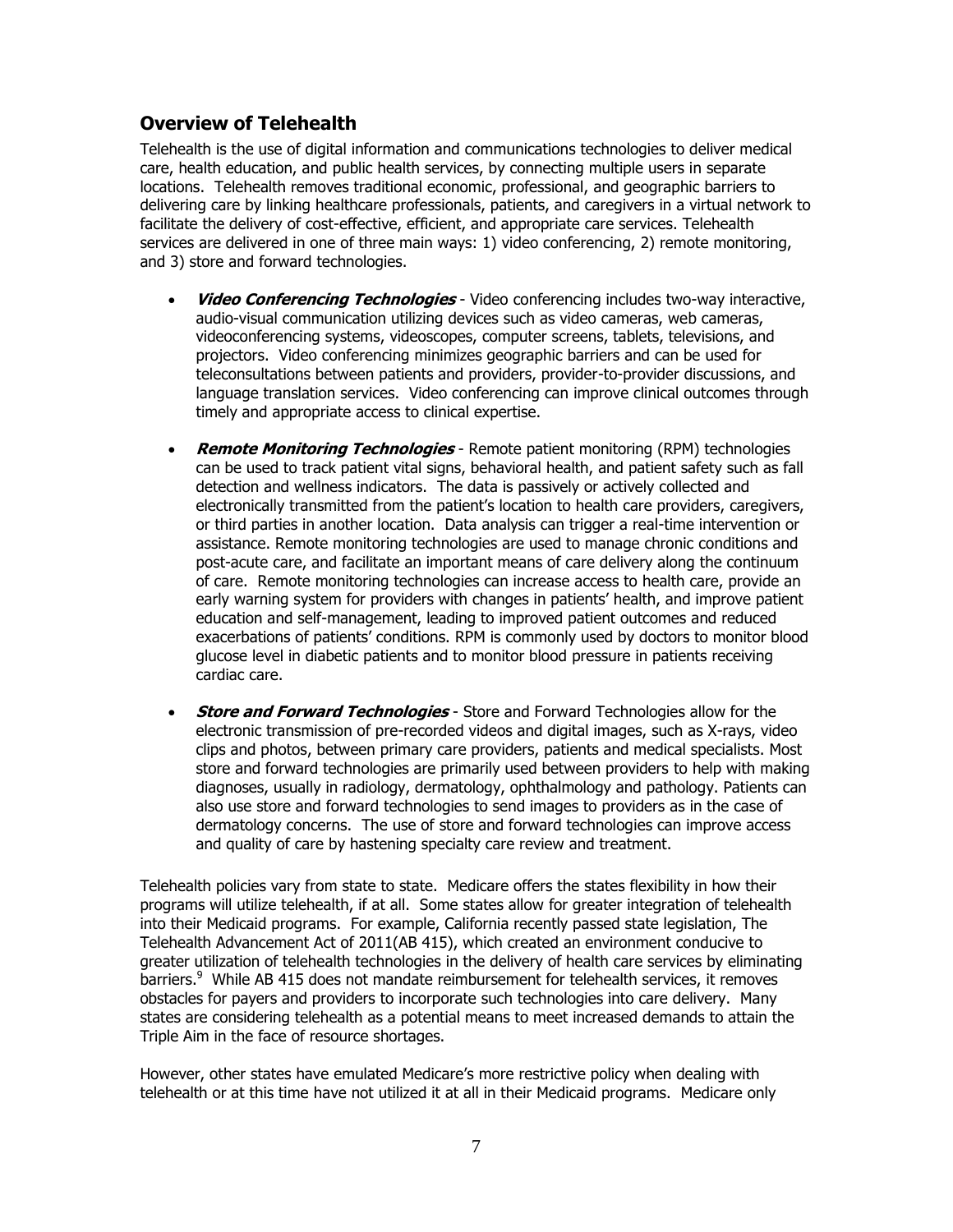provides limited scenarios in which telehealth will be reimbursed. For example, Medicare will only reimburse in specific rural settings. Specifically, only Medicare beneficiaries residing in rural health professional shortage areas (HPSAs) are eligible to receive telehealth services. Additionally, where the originating site where the Medicare beneficiary receives the services must be located in a HPSA in a county that is not a metropolitan statistical area (MSA). These two geographic restrictions present several barriers.

Defining MSAs by county line may result in rural communities more than an hour outside of the city limits being defined as metropolitan, limiting the population's access to care. HPSAs are designated by the Health Resources and Services Administration as having shortages of primarymedical care, dental or mental-health providers and may be geographic (a county or service area) demographic (low income population) or institutional (comprehensive health center, federally qualified health center or other public facility). While the population might have access to these types of care, specialty care may still be limited.<sup>10</sup> Other Medicare limits on telehealth include allowing only store and forward to be utilized in demonstration projects in Alaska and Hawaii, a small reimbursement rate for the primary care provider at the originating site,  $^{11}$ allowing only specific providers to offer services delivered via telehealth and limits on the types of reimbursable telehealth services. However, recently, Medicare did approve SNFs to be an originating site.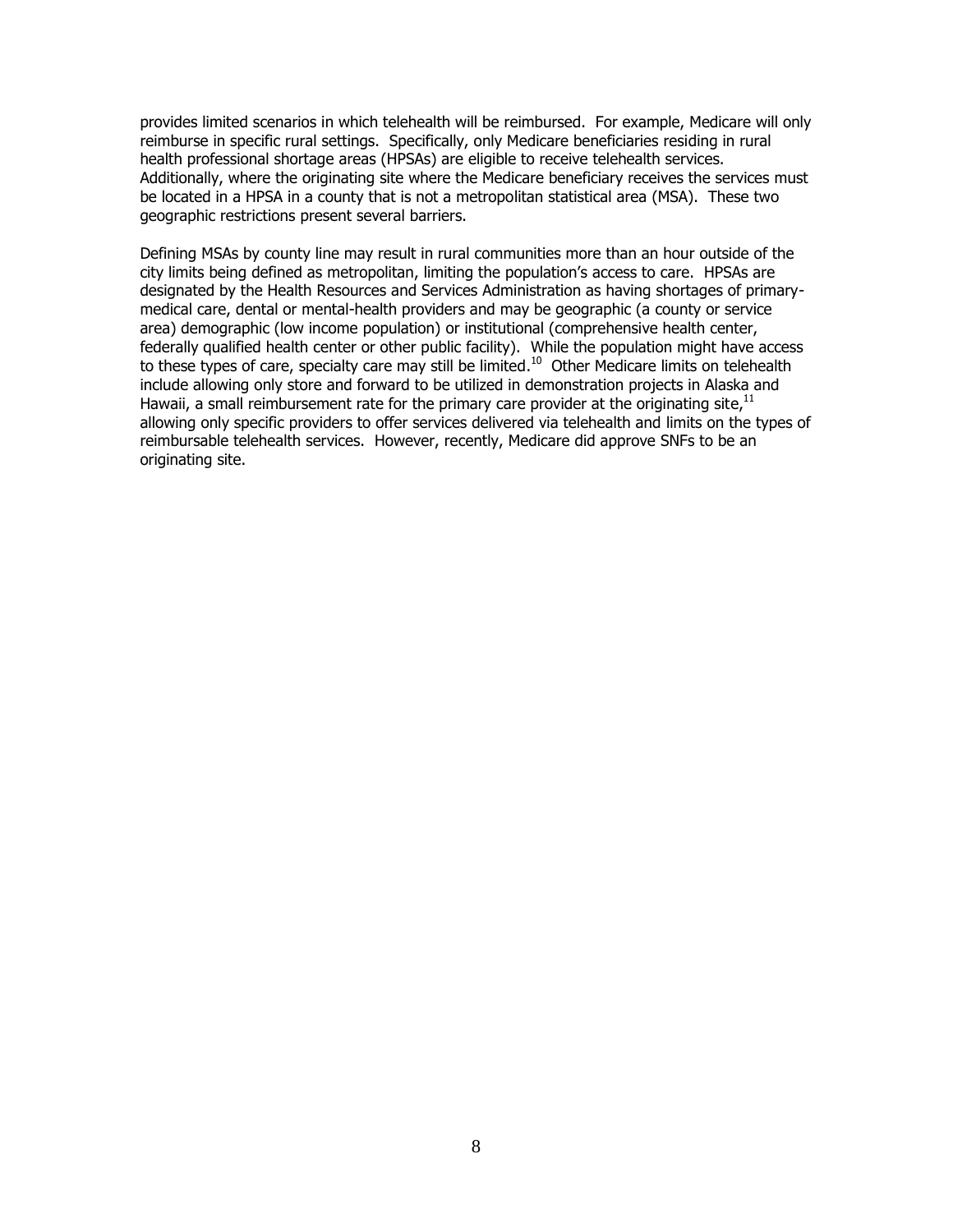# **Promising Telehealth Applications in Skilled Nursing Facilities**

Telehealth remains a largely underutilized resource within SNFs. However, several applications have shown promise in a SNF setting and in meeting the goals of the Triple Aim.

## **Teleconsultation in Emergency Care**

Nearly 3 million transports are made annually from SNFs to emergency departments (EDs) at a cost of almost \$4 billion in transportation and ED visit costs. On average, the typical ED visit, including round trip ambulance service, costs  $$2,500.<sup>12</sup>$  Approximately 40 percent of SNF residents who develop symptoms that represent a possible medical emergency (e.g., fever or significant changes in heart rate or oxygen saturation levels) are transported to an ED even though emergency care is not required. $^{13}$  A number of factors contribute to unnecessary ED visits. Many SNF residents are critically ill, burdened with multiple chronic conditions, and retain unstable health conditions. When a resident's condition worsens, SNF staff must determine whether the circumstances are serious and urgent enough to warrant transport to the ED. Physicians are frequently off site and unable to properly evaluate or treat acutely ill residents, so staff is instructed to send any possible medical emergency to the ED, even those cases that fall into a "gray area" where the benefit of sending the patient may be minimal and is not sufficient enough to the SNF to pay for the transport or to threaten the condition of the patient.

SNF residents without urgent care needs but who have been sent to the ED, often wait alone for many hours before being seen by a physician. Once seen, they may wait again for transportation back to the nursing home. This experience creates significant stress for residents, particularly those with cognitive impairment. Residents requiring transport to EDs or hospitals are at greater risk for transfer trauma which is associated with higher mortality rates as well as increases in falls, fractures, infections, confusion, and exacerbations of underlying medical conditions.

One obvious benefit of utilizing telehealth technologies is avoiding unnecessary transportation offsite to receive unplanned, urgent care at emergency departments or scheduled, specialized care at physician offices. Preliminary studies indicate that teleconsultations between SNFs and emergency room physicians, utilizing two-way videoconferencing technologies, can reduce stress and other negative health effects on patients as well as generate cost savings through avoiding patient transfers and unnecessary ED visits. The aforementioned Cusack 2007 study conducted by CITL projected that widespread use of teleconsultations between nursing homes and EDs in the US could reduce ED transports by 12.5 percent. This translates into an estimated 2.7 million nursing residents who could avoid being transported to EDs for care a year and would save \$3.62 billion.<sup>14</sup>

A reduction of unnecessary transfers of frail patients not only reduces costs for the SNF but alleviates stress for the patient that may further complicate their condition. An estimated 40 percent of nursing facility residents is admitted to the hospital in a typical year, one-quarter of which may be preventable. Of these admissions, about 14 percent of patients that are discharged directly from hospitals to skilled nursing facilities are sent back to the hospital for conditions that could have been avoided.<sup>15</sup>

Another promising benefit of SNFs utilizing telehealth is efficiently increasing the capacity of an existing staff model to provide effective, on-site management of patients by allowing nursing staff to consult with a patient's physician, another primary care physician, or a specialist off-site. SNF staff also benefit by being able to receive timely and critical decision support at the point of care.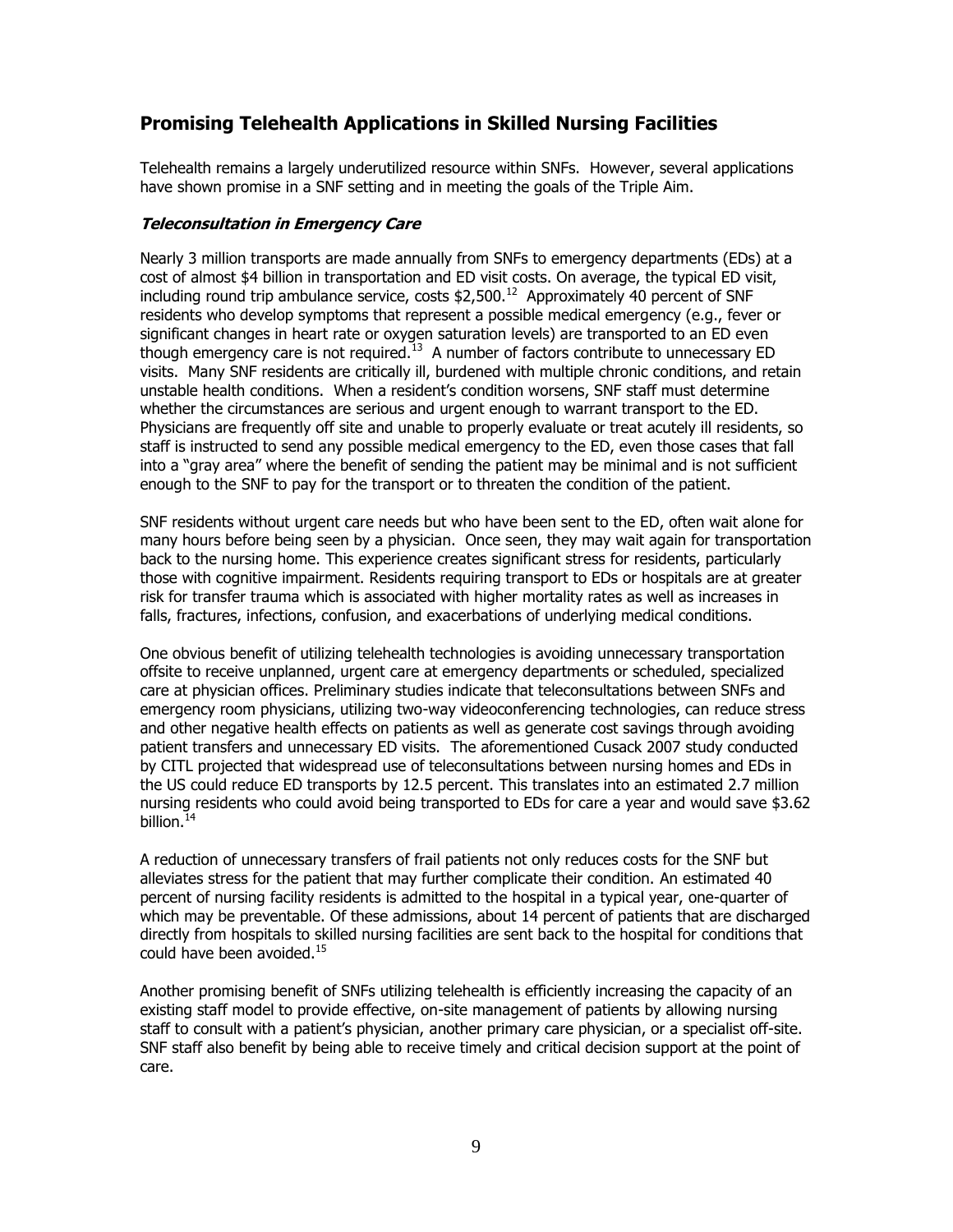In a pilot completed in Georgia in 2011, the ED of the Medical College of Georgia's Health Medical Center provided teleconsultations to 10 SNFs in five rural communities. The intervention allowed for an ill SNF resident to be evaluated by an ED physician to determine if any treatment was necessary and to decide if a trip to the hospital was warranted. In 10 out of 20 telehealth consults, the ED physician concluded that the patient did not need to be transported to the hospital. Prior to implementation of the program, all 20 patients would likely have been transported to the ED.

The challenges encountered in the pilot where cost of equipment and connectivity, a state requirement for a licensed physician to be credentialed to provide services to a SNF, and the site of the telehealth equipment.

# **Profile 1: Teleconsults with Emergency Department Physicians**

**Project Description** – Effectiveness of teleconsults from Medical College of Georgia Health Medical Center emergency department (ED) to nursing homes that are enabled by two-way video conferencing equipment.

**Care Setting** – The intervention was implemented in 10 SNFs in 5 rural Georgia communities.

**Description of the Telehealth Intervention** – The intervention employs video conferencing. When a SNF resident becomes ill, a nurse brings him/her to a room with video conferencing equipment and calls the Medical College of Georgia Health Medical Center for a consultation with an ED physician. The physician evaluates the individual's condition, determines any necessary treatment, and decides if the individual needs to be seen at a hospital.

**Project Status** – Pilot completed in 2011.

**Targeted Outcomes** – Outcomes include 1) reducing costs associated with unnecessary ED transports/visits; 2) reducing patient stress and other negative health effects that are associated with unnecessary transports to the ED; 3) improving decision support available to SNF staff; and, 4) reducing the burden on medical directors/attending physicians which improves the SNF's ability to recruit physicians.

**Key Success Factors** – The ability to get reimbursed for teleconsultations and the time taken to carefully engage and train stakeholders were important success factors.

- **Reimbursement:** The virtual ED visits were eligible for Medicare reimbursement.
- **Obtaining stakeholder support:** The lead physician met with representatives of the telemedicine partnership and nursing home company to explain reductions in patient stress that could result from the program and the potential cost savings. To ensure support, he met with staff at each SNF as well as with all ED physicians.
- **Training nursing home staff:** In most instances, the charge nurse at each SNF took initial and ongoing responsibility for staff training on the telemedicine equipment.

**Challenges and Barriers** – Challenges and barriers center around credentialing, equipment, and costs:

- **Establishing central credentialing:** To provide consultations using telehealth, all participating ED physicians had to be designated as nursing home staff, which required obtaining credentials through the state's Central Credentialing Program. The credentialing process introduces potential delays in the start-up phase of telehealth implementation and adds to the costs.
- **Large, non-portable Equipment:** The equipment used for teleconsults, including video conferencing and peripherals, was not portable, requiring staff to move the patient to the equipment in a dedicated room.
- **Cost of T1 Lines:** Each SNF paid approximately \$400 per month for a T1 line.
- **Equipment Costs:** Each telehealth unit costs \$20,000. (The participating SNFs did not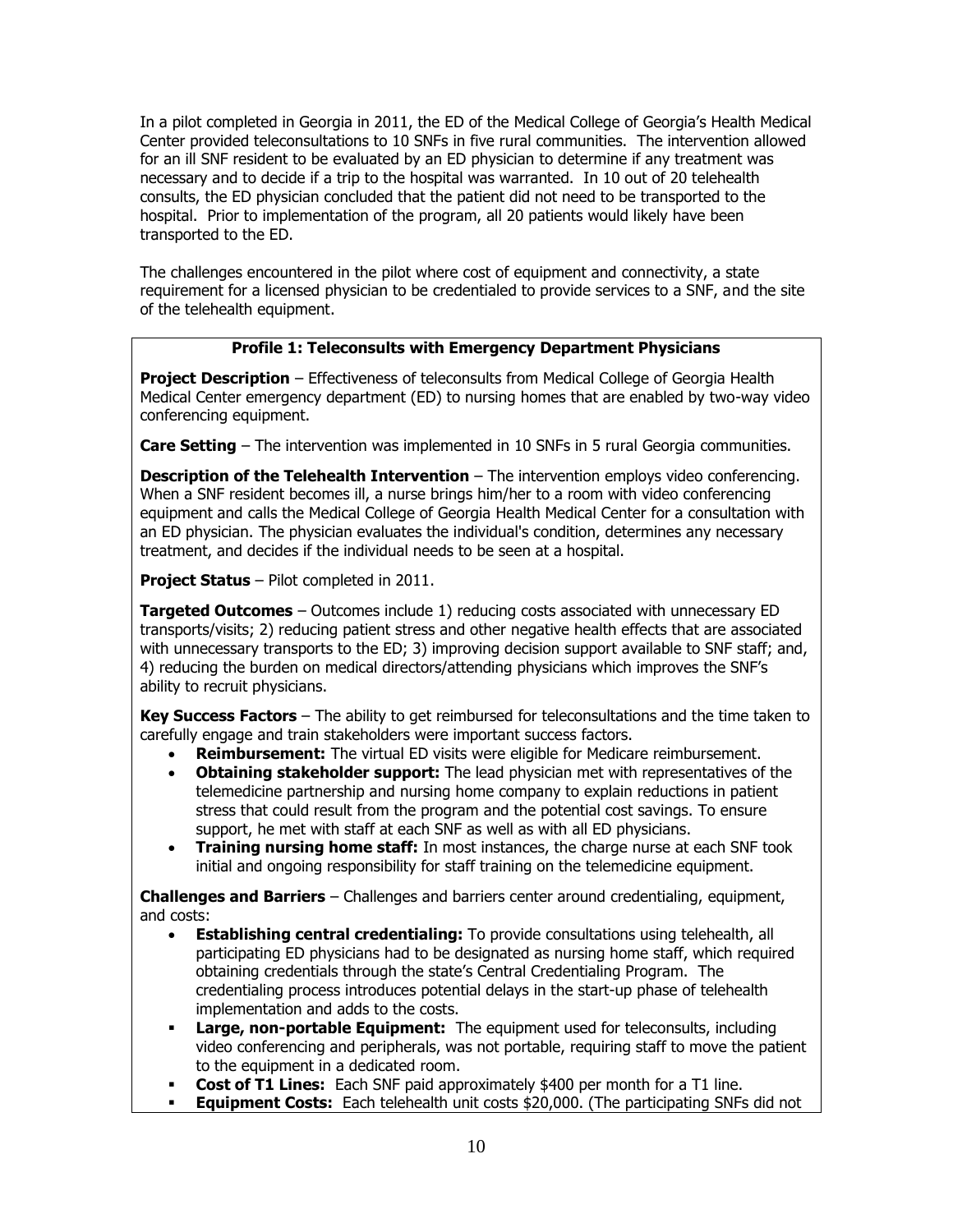pay for equipment; The Georgia Partnership for Telehealth paid for the 10 telehealth units with state funds.)

#### **Remote Monitoring Technologies**

Remote patient monitoring (RPM) interventions have been shown to be effective in the management of post-acute care and chronic diseases and can lead to interventions that prevent emergency room visits and re-hospitalizations. RPM technologies are designed to remotely collect, track, and transmit data related to patients' health from the patient care setting to a care provider or case manager in a physically separate location. It has repeatedly demonstrated effectiveness in sharing real-time health information and education and in allowing for immediate feedback and adjustment. The most documented successful use of RPM has been with the management of post-acute care and chronic diseases, such as congestive heart failure where real-time monitoring of biometric patient data has been shown to prevent adverse health events, emergency rooms visits, and re-hospitalizations. The use of RPM by SNFs is holds many promising applications and the potential impacts are highlighted in the following clinical settings:

- The Veterans Health Administration offers robust evidence of success with RMP from its home telehealth program offering routine non-institutional care and chronic-care management for over 60,000 patients. Overall, the VHA's program showed a 25 percent reduction in bed days of care and 20 percent reduction in numbers of admissions in 2006 and 2007. The \$1,600 cost of the program (USD per patient per annum) is significantly lower than home-based primary care services (\$13,121 USD per patient per annum) or nursing home care (average \$77,745 USD per patient per annum).<sup>16</sup>
- The British Whole Demonstrator Programme also contributes significantly to the evidence base of telehealth and telecare. Launched in May 2008 with over 6,191 patients among 238 practices, the preliminary evaluation results indicate that properly delivered telehealth services can amount to a 15 percent reduction in emergency department visits, a 20 percent reduction in emergency admissions, a 14 percent reduction in elective admissions, a 14 percent reduction in bed days and an 8 percent reduction in tariff costs. The trial also demonstrates a 45 percent reduction in mortality rates.<sup>17</sup>
- One study analyzed data collected from a demonstration project at UMass Memorial Medical Center and two community hospitals in Massachusetts who employed tele-ICU technology, a telemedicine application that utilizes RPM. It found that not only does tele-ICU technology allows physicians and nurses who specialize in critical care to monitor a higher volume of ICU patients in multiple, distant locations from a centralized command center, but could, if broadly and effectively implemented across Massachusetts, save an additional 350 lives, benefit hospitals financially, and save more than \$122 million annually with a reduced length of patient stay.<sup>18</sup>

Remote monitoring technologies can be used to track vital signs, behavioral health, location, balance, and gait related to resident chronic conditions, post-acute care, and safety and wellness. A principle form of remote monitoring for safety and wellness utilizes sensors placed around an older adult's residence. Remote monitoring technologies offer skilled nursing providers the ability to remotely yet effectively monitor residents with sensor data to determine potentially preventable adverse effects on health from common nursing facility ailments, such as: falls, sleep disorders and poor response to medication, lack of repositioning, dehydration, and UTIs. Analyzing biometric patient data trends may indicate emerging injurious health conditions or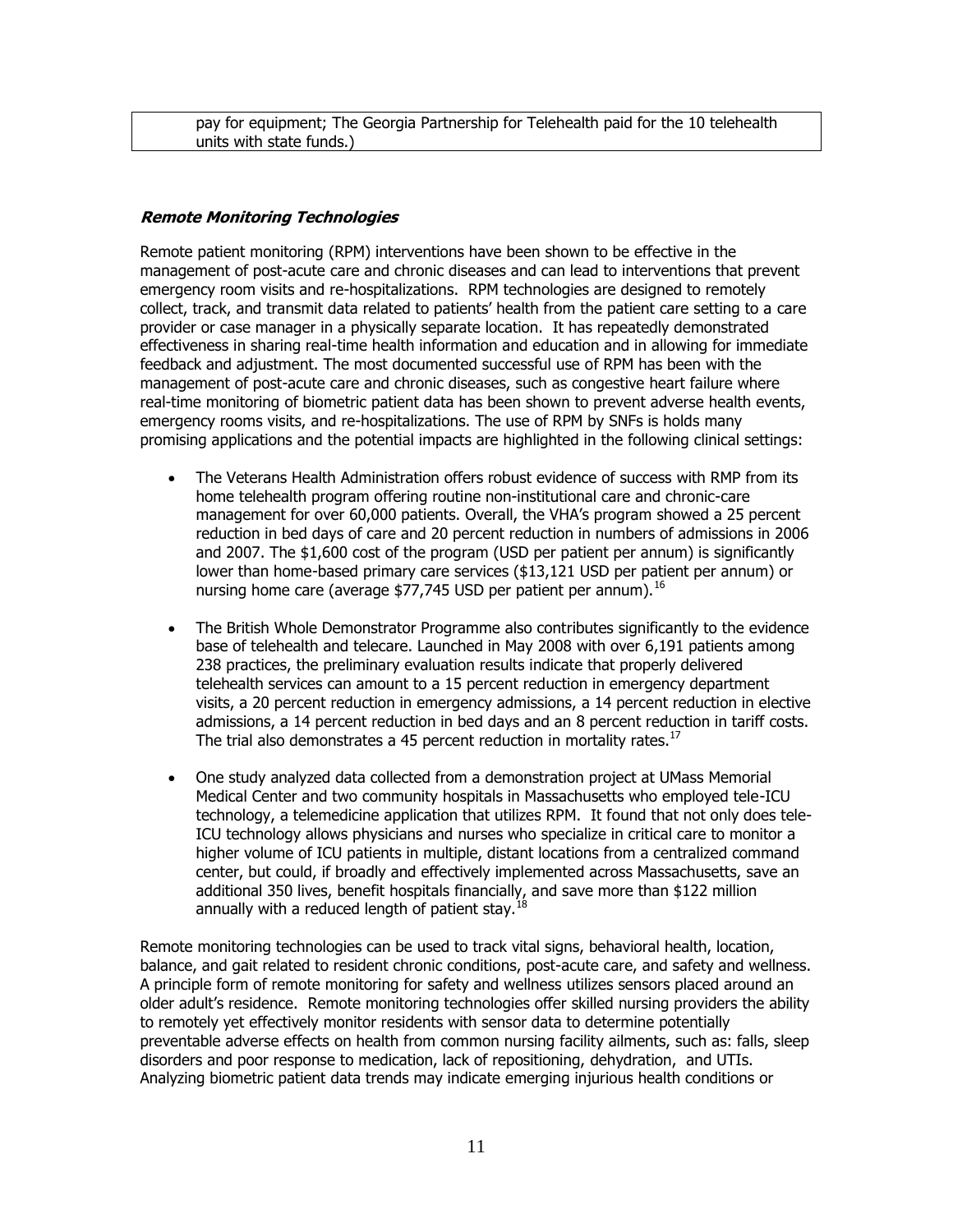safety concerns. Prompting timely intervention on the part of the provider will save both the patient and the provider from a potentially worse outcome.

Remote monitoring technologies offer SNFs great potential for early detection of other patient ailments that are commonly developed in a nursing facility setting. Severe sepsis and kidney or urinary tract infections are among the top three most common hospital diagnoses preceding admission to a nursing facility.<sup>19</sup> These complications, along with pneumonia, ranked as #6, and pressure ulcers, are a critical high-cost and high-volume adverse event for SNFs, and a key clinical indicator of the standard and effectiveness of the quality of care delivered in skilled nursing facilities, $2^0$  as SNFs are held responsible for their severity and even their existence.

RPM can be utilized by SNFs for the early detection of or ongoing management of sleep disorders, which are commonly under-diagnosed of significant concern in the geriatric population as the amount of sleep is largely correlated to a senior's quality of life. In a recent study, a group of senior living residents reported that 65 percent experienced sleep disturbances, thereby lessening their ability perform daily activities, increasing their symptoms of depression, and negatively impacting their quality of life.<sup>21</sup> Sleep monitoring can also provide insight into medication treatment responses and provide information about patient pain levels. This information can help SNF providers detect: otherwise unnoticed sleep restlessness; the beginnings of UTIs and other common infections; and patient repositioning needs to avoid pressure ulcers.

In 2004, Volunteers of America (VoA) initiated use of sensor networks to remotely monitor residents in assisted living and skilled nursing facilities. In 2011, VoA deployed a wireless version of WellAWARE, a wireless sensor network that transmits data on wellness indicators, including sleep quality, activity levels, bathroom visits, and other physiological information, to a data manager where analytical software tracks changes in these metrics in their skilled nursing facilities. Caregivers and clinicians can access patient data and trending reports through a secure website and can establish alerts when changes in metrics indicate the need for immediate attention. As of early 2012, WellAWARE had been installed in six VoA SNFs with the goal of implementing the intervention in all 14 nursing homes by the end of 2012 (totaling over 1200 beds).

VoA conducted two pilot studies utilizing WellAWARE in their assisted living facilities prior to introducing remote monitoring in SNFs. The first pilot study showed improved quality of care in terms of early detection of UTIs and patients that require repositioning at night versus others that can reposition themselves on their own. The second pilot study showed reduced cost of care for individuals using the intervention compared to those not using the technology when measuring frequency of medical utilization (doctors' office visits, ED visits, hospital day stays, etc.). Anecdotal evidence indicated that remote technology led to reductions in falls and sleep restlessness and improvement in pain management. Additional anecdotal evidence on workforce efficiencies and engagement found that remote monitoring helped staff reduce the number of telephone calls made to doctors' offices by 40 percent. Workforce utilization of the technology at night resulted in increased resident engagement by identifying individuals needing additional attention. Staff reported feeling more involved in the care of the patient and more engaged as part of the care team.

Challenges encountered in the pilot have been reimbursement and the costs of the technology.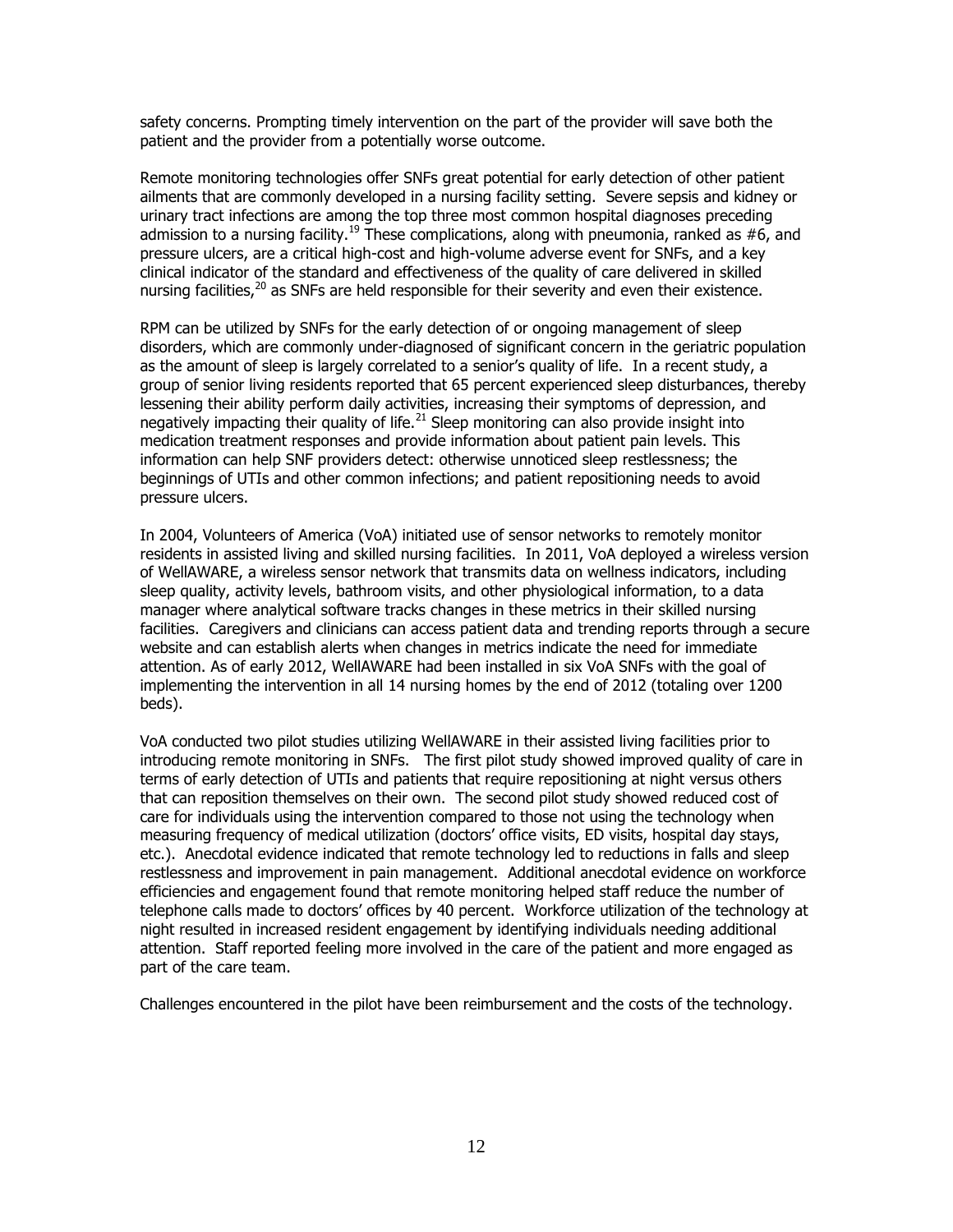## **Profile 2: Remote Monitoring of SNF Residents' Safety and Wellness**

**Project Description** – Monitoring patient wellness indicators with the use of wireless sensor networks and analytic software to proactively improve older adults' quality of life and avoid serious and costly health complications.

**Care Setting** – Volunteers of America (VoA) is one of the nation's largest non-profit providers of affordable housing for seniors and a major provider of long-term care, including a continuum of services consisting of assisted living, home health care, memory care, rehabilitation, and skilled nursing care. VoA owns and operates over 25 health care facilities including 14 SNFs.

**Description of the Telehealth Intervention** – The technology employed, WellAWARE, consists of a wireless sensor network that transmits data on wellness indicators, including sleep quality, activity levels, bathroom visits, and other physiological information, to a data manager, where analytical software tracks changes in these metrics. Caregivers and clinicians can access patient data and trending reports through a secure website and can establish alerts when changes in metrics indicate the need for immediate attention.

**Project Status** – VoA initiated its use of sensor networks (an early version of WellAWARE) in 2004. In 2011, VoA deployed a wireless version of WellAWARE in their skilled nursing facilities. As of early 2012, WellAWARE had been installed in 6 VoA SNFs with the goal of implementing the intervention in all 14 nursing homes by the end of 2012 (totaling over 1200 beds).

**Targeted Outcomes** – Targeted outcomes included improvement in: 1) clinical outcomes (reduction in UTIs, improvement in sleep quality, early detection of health issues associated with poor sleep quality, increased interventions to adverse drug reactions); 2) patient safety (reduction in falls); 3) workforce productivity (improvement in efficiency, engagement); and 4) health care utilization (reduction of avoidable medical utilization).

**Key Success Factors** – Staff training, education, technology champions and strong leadership helped to achieve staff buy-in to the use of remote monitoring and led to successful implementation. Nurses adapted well to the system, almost intuitively. Rollout of the technology within each nursing home was initially conducted in smaller-sized units to demonstrate early success before remote monitoring was implemented in all units.

**Challenges and Barriers** – Challenges to date include the cost of providing the technology coupled with a limited private-pay market. VoA pays for the intervention by incorporating the system within its standard of care. As the system is deployed to all skilled nursing facilities, residents will not have the option to opt-out of the program; remote monitoring is the new standard of care within VoA. Rolling out the technology to all 14 nursing homes spans multiple states. This creates a challenge in that staff members must travel to oversee the deployment of the intervention in new sites and varying state policies may prevent the complete utilization of telehealth at certain sites.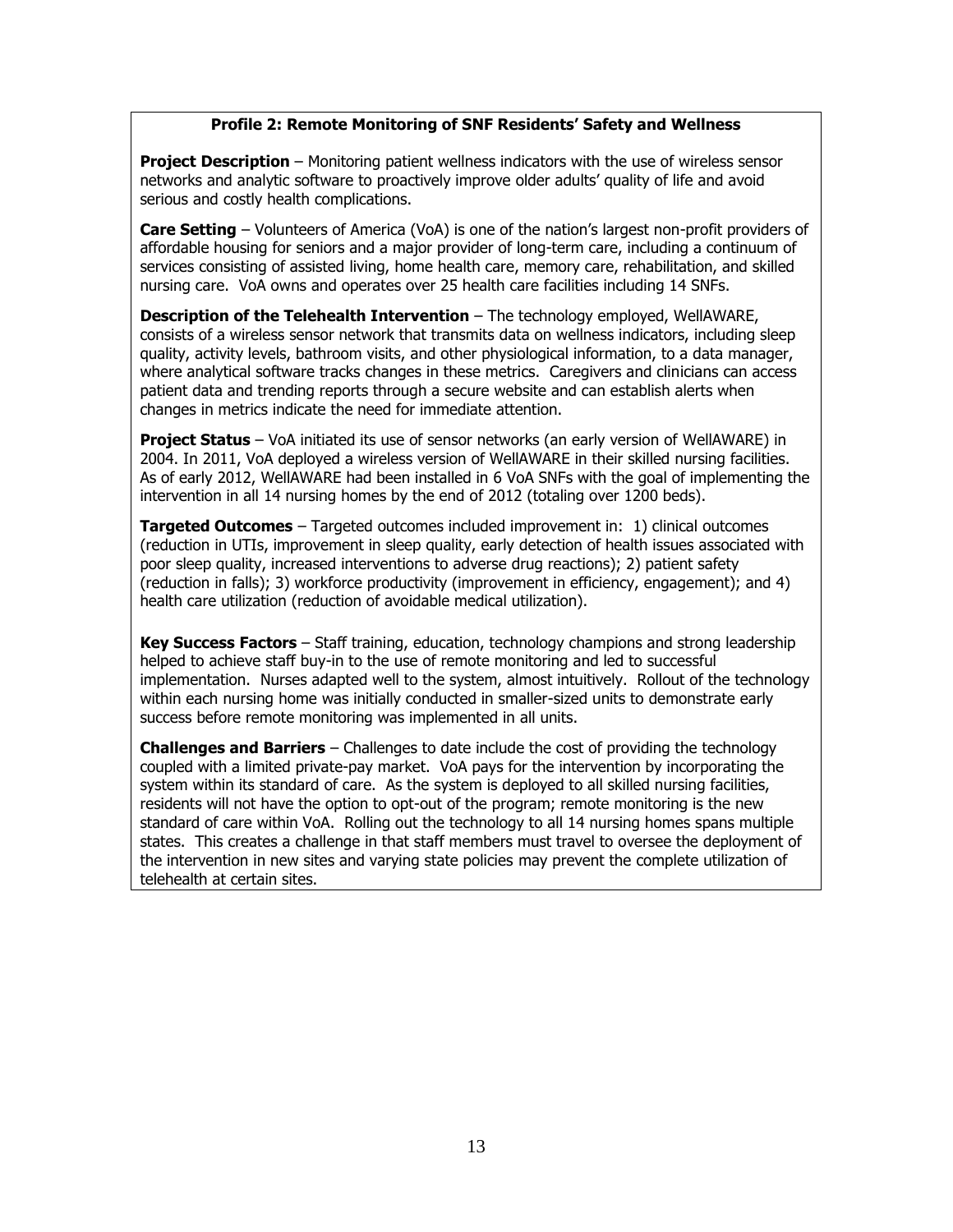#### **Teleconsultation with Specialists**

Patients requiring specialty care often face geographic barriers because they live in remote, rural areas where there is a lack of specialists locally, or they may face physical or financial barriers that place limitations on their ability to commute to in-person visits on a regular basis. In the pilot intervention profiled below, the use of teleconsulations can provide greater access, more efficient use of resources, and productive use of the visit time that lead to improved quality of care and quality of life for patients.

Teleconsultations involving SNF residents with Parkinson's disease is one promising telehealth service application that has gained traction in recent years. Studies have shown that people live for approximately one-fifth of their lives with the disease, and that 40 percent of these individuals will require nursing home care at some point in time. A study by the American Parkinson Disease Association (APDA) involving 300 Parkinson's patients reported that those with access to specialty care were three times more likely to be satisfied with their care than those who saw a general neurologist. Approximately half of SNF residents were determined to either have possible or probable Parkinson's. For those patients who have already been diagnosed with Parkinson's, the randomized, controlled APDA pilot trial reported that participants in teleconsultations providing sub-specialty care experienced significant improvements in their quality of life and symptoms compared with those who received usual care. $^{22}$  Early diagnosis of Parkinson's, which can be accomplished via teleconsultation, is necessary for the most effective treatment and long-term control.

Neurologists at The Johns Hopkins Parkinson's Disease and Movement Disorders Center have been early implementers of telehealth for the treatment of Parkinson's disease. Though virtual Parkinson's disease consults are not widespread and evidence is mainly anecdotal, patients seem very satisfied with the approach and physicians feel that it is highly effective. A study involving the use of teleconsultation to facilitate a visit between a SNF resident with Parkinson's disease and a movement disorders specialist reported that the web-based videoconferencing technology was effective, resulting in improvements in motor and cognitive symptoms.<sup>23</sup>

In an ongoing pilot program launched in 2011 in Pennsylvania, Phoebe Home, a SNF with approximately 400 individuals with 395 certified skilled nursing beds worked with Lehigh Valley Health Network (LVHN) to replace traditional office visits to the neurologist's office for their residents with a telehealth-enabled service. Initial visits are done in the neurologist's office, but subsequent visits are conducted via telehealth. Results are preliminary, but so far, clinicians report that the telehealth service is more efficient in accomplishing clinical goals than an inperson office visit. The principal reasons are because it eliminates many of the process inefficiencies (i.e., delays in arriving at scheduled visits and lack of complete clinical information accompanying the patient) as well as minimizes any adverse impacts on patients (i.e., disorientation and inconvenience). In addition, patients are often accompanied by a family member and caregiver during the teleconsultation which specialists find also contributes towards enhancing the quality and productivity of the actual consultation in accomplishing clinical goals.

The Phoebe Home pilot raised concerns about interoperability and regulatory compliance with privacy and security regulations. Reimbursement was also found to be a mitigating factor in continuing the project. Their experience with the specialty teleconsultations pilot, along with its successes, are detailed below in Profile 3.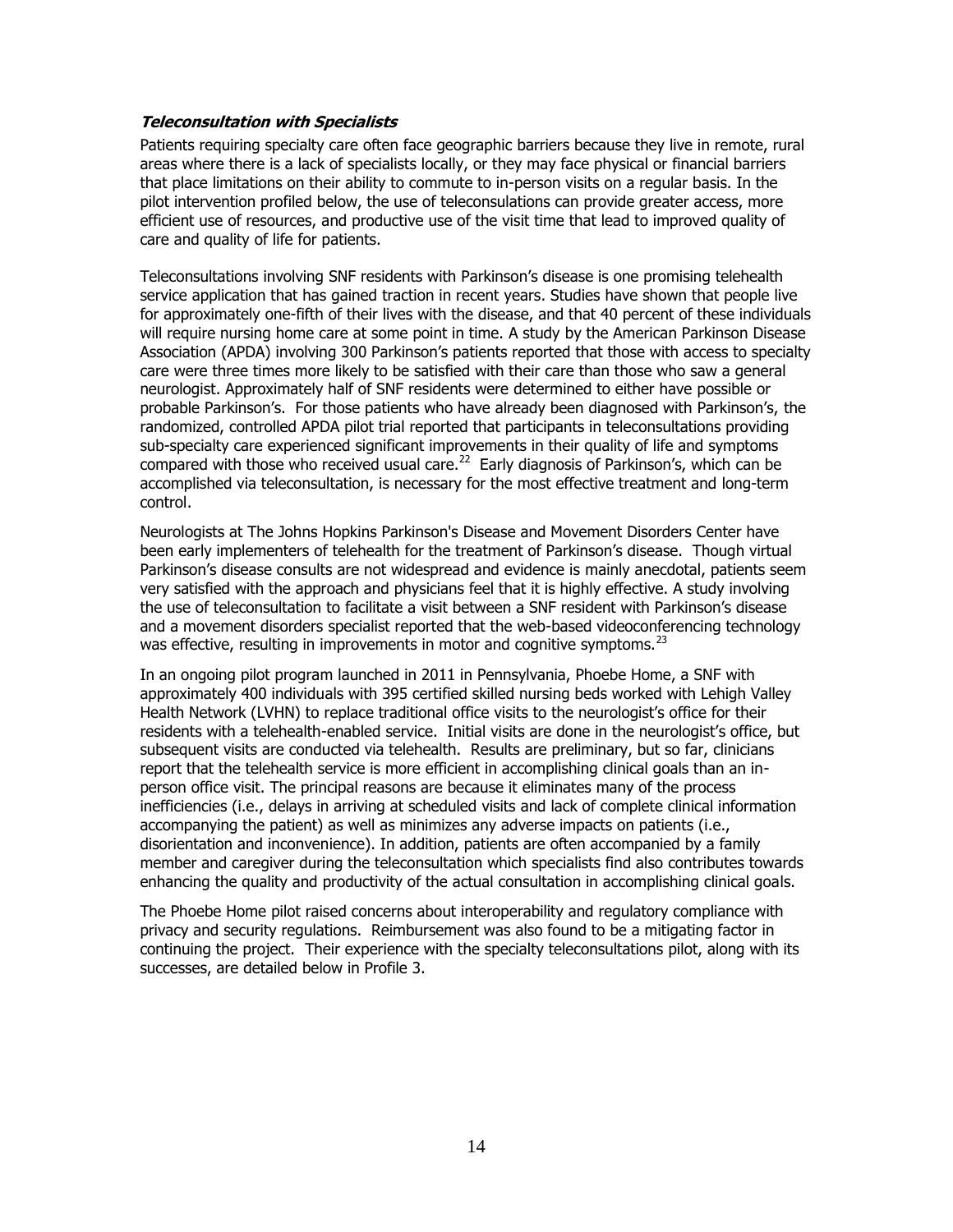# **Profile 3: Teleconsults Between Neurologists and SNF Residents**

**Project Description** – Telehealth-enabled service to replace the traditional office visit to the neurologist's office for SNF residents with Parkinson's disease and movement disorders

**Care Setting** – Phoebe Home (PH) is the primary referral site for skilled nursing care for patients at Lehigh Valley Health Network (LVHN) in Pennsylvania, providing skilled nursing care to approximately 400 individuals (395 certified skilled nursing beds).

**Description of the Telehealth Intervention** – Patients have an initial visit in the neurologist's office; subsequent visits are conducted via the telehealth system. Teleconsults are conducted using a videoconferencing system on a mobile cart. The system employs standard off-the-shelf videoconferencing equipment (approximate cost: \$16,000 for the base unit). During the telehealth visit, a nursing home staff member is present with the patient and can act on clinician's instructions to check a reflex or put the patient through specific diagnostic procedures. Oftentimes family members are also present allowing the clinician to ask questions of patient, family caregivers, and staff.

**Project Status** - This pilot program was launched in January 2011 and is ongoing.

**Targeted Outcomes** – Outcomes include improvements in 1) clinical outcomes and control of escalating expenses compared to the traditional approach of providing care via scheduled inperson office visits, 2) the functional status of patients as a result of being able to adjust medications through visual observations, and 3) team-based care coordination.

**Key Success Factors** – critical factors for successfully implementing teleconsultation into practice have been leadership, an open culture of innovation, and staff education. Both PH and LVHN recognize the importance and value of collaboration in achieving a higher quality of care and services for residents in an efficient manner and with improved outcomes. Physician commitment from the outset was also critical to the program's success, as was ensuring the intervention was in compliance with and alignment with state regulatory requirements for electronic care management across settings.

**Challenges and Barriers** – Challenges in the initial implementation and barriers to sustaining the intervention center around technical integration, regulatory compliance, and reimbursement:

- **Technical interoperability and regulatory compliance**: Teleconsults need to develop a seamless technical interface that also fully complies with HIPAA requirements.
- **Reimbursement**: There is a need to establish a fee schedule for teleconsultation services specifically linked to clinical outcomes.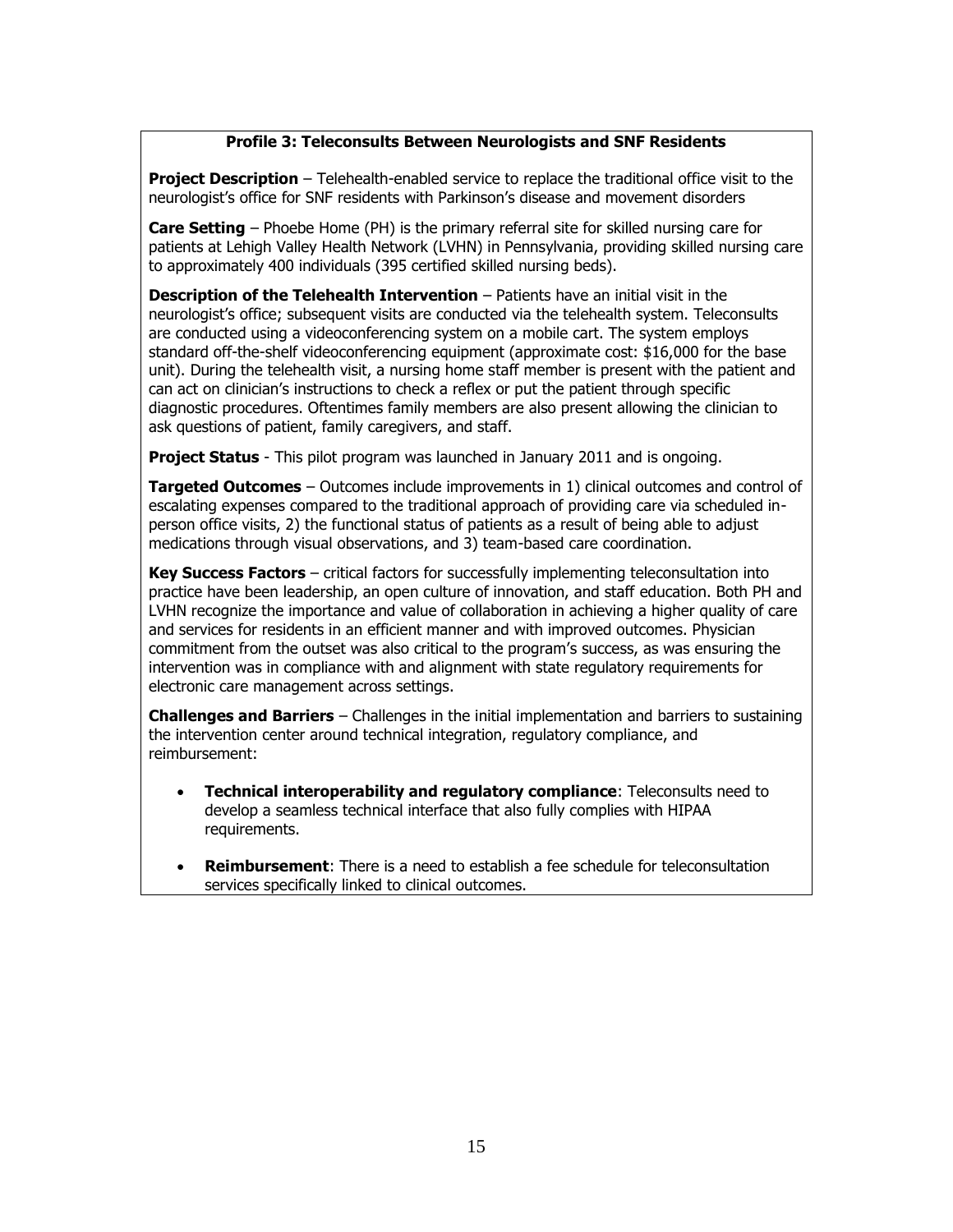# **Policy Opportunities and Recommendations**

The need for SNFs to reinvent care using technologies has never been greater. SNFs are operating under ever-mounting pressures from payers and policymakers to assume greater accountability and improve efficiencies while simultaneously serving an increasingly frail patient population.

Telehealth has the potential to help expand the capacity of SNFs to proactively manage care, optimize clinical outcomes, and generate cost savings. However, several federal and state policies limit the ability of SNFs to realize this potential. Financial incentives and supports are limited and many telehealth-related licensing and scope of practice policies place burdensome requirements on SNFs that seek to implement technology-based solutions. A policy environment that better encourages SNFs to invest in information and communications technologies and to use telehealth, more specifically, is clearly needed. Supportive policies are also needed to establish critical resources that will help SNFs implement these technologies into and support their use in practice.

Several policy challenges and opportunities are described below. Each description includes a recommendation related to federal or state policies that will encourage SNFs to take advantage of telehealth to meet current and future challenges, and to facilitate the integration of telehealth into standard care practices.

# **MEDICARE REIMBURSEMENT POLICY**

A re-occurring theme when discussing barriers is reimbursement. Medicare currently has several restrictive policies that limit the full utilization of telehealth in the health care system. Geographical and facility restrictions are among the barriers in Medicare policy. While SNFs are considered an eligible site, they must be located in a Primary Care Health Professional Shortage Area (HSPA) not near a Metropolitan Statistical Area (MSA). These geographical restrictions disadvantage states like California, where 98 percent of SNF beds are located in urban areas in or near MSAs.<sup>24</sup>

Additionally, Medicare's geographic barriers severely limit telehealth access to specialist or urgent care for SNF residents because an HSPA designation usually refers to a shortage of primary care providers and does not reflect existent shortages of specialty care providers. A location may not be considered a HPSA because of an adequate number of primary care providers, but it may still lack an adequate number of needed specialists.

At this time, Medicare also does not currently reimburse for usage of remote monitoring technologies. CMS' demonstration project, Care Management for High Cost Beneficiaries (CMHCB)—Health Buddy Program, showed that use of RPM was associated with improved patient care, reduced costs, and lower rates of mortality. Though the demonstration did not include SNF patients in its sample, the favorable results could set the stage for Medicare reimbursement of RPM.<sup>25</sup> With recent changes in the process of approving new reimbursable telehealth services in place, many telehealth stakeholders hope that Medicare will soon consider RPM as an eligible use of telehealth in the program.

Medicare does not reimburse for Store-and-Forward outside of the demonstration programs in Alaska and Hawaii. Store-and-Forward has proven to be an effective and efficient means of delivering services in certain specialties, for example in dermatology and ophthalmology.

Providers at the originating site are at a significant disadvantage when seeking reimbursement for telehealth. While specialists at the distant site are reimbursed for a full office visit during a telehealth encounter, the provider at the originating site is paid a facility fee—an amount that is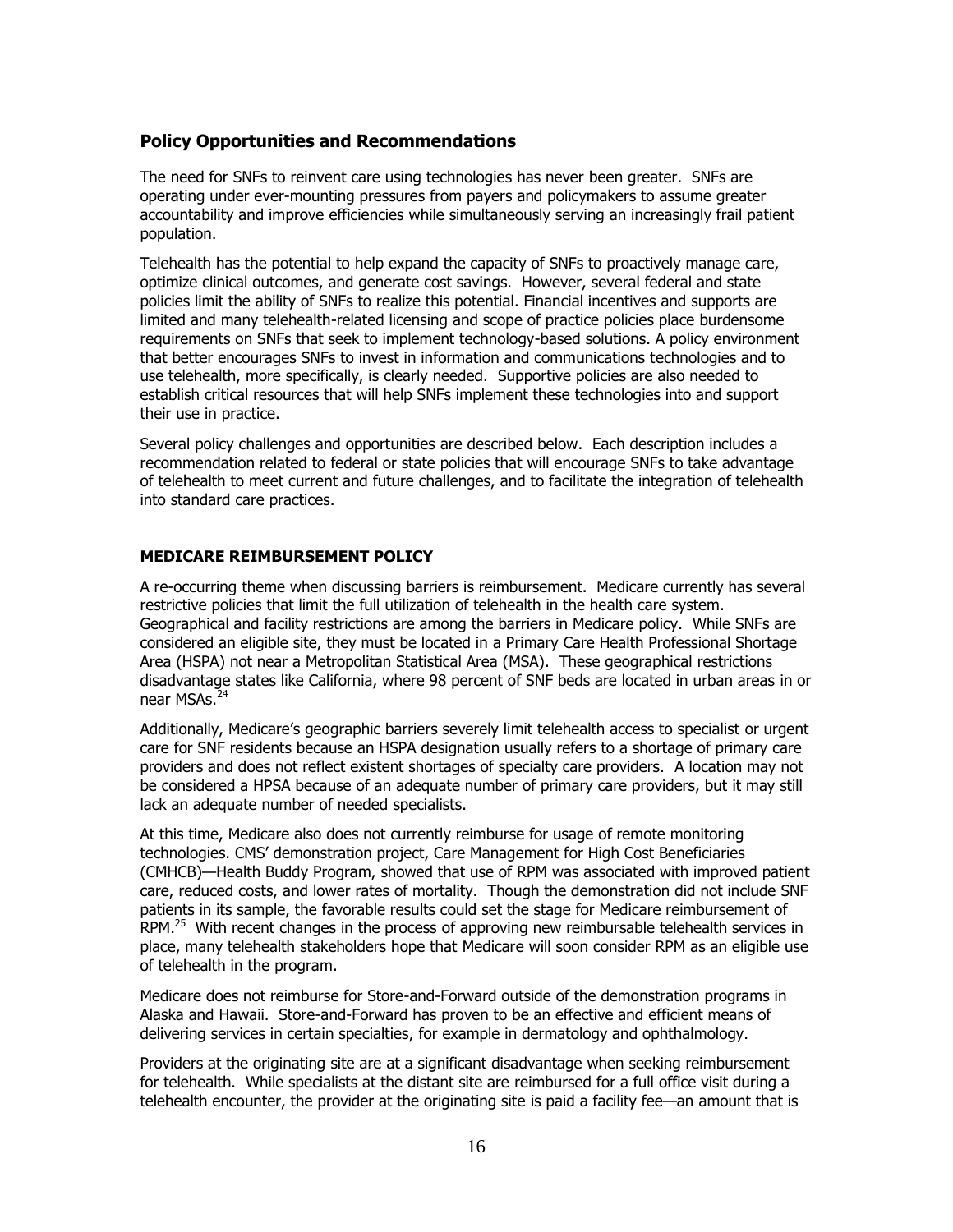far less than what he/she would be reimbursed for an in-person visit. This unequal reimbursement discourages primary care providers from using telehealth.

An inadvertent effect of Medicare's restrictive policy has been its influence on Medicaid policy. While states are given flexibility to integrate telehealth more deeply into their Medicaid programs, some states have followed the more restrictive Medicare model of telehealth reimbursement.

#### **Recommendations:**

- Eliminate geographic restrictions currently used in the Medicare program when providing telehealth services.
- Implement a more equitable reimbursement policy for originating site providers.
- Expand use of store-and-forward beyond demonstration sites in the Medicare program.

#### **HOSPITILIZATION READMISSION REDUCTION POLICIES**

Reducing hospital readmissions may be the most immediate policy opportunity for nursing home operators to deploy technology to improve health outcomes and thus performance. Two studies that reviewed medical charts to determine hospitalization appropriateness found that almost 40%, (Saliba and colleagues 2000 study), and more than 60% (Georgia, Ouslander, and colleagues 2010 study) of hospital admissions of nursing home residents were unnecessary.<sup>26</sup> Unnecessary hospitalizations are costly to Medicare and, to a lesser extent, Medicaid. In 2005, Medicare and Medicaid spent \$2.6 billion on acute hospital costs for potentially avoidable hospitalizations among dual eligible nursing home residents. For each hospital stay, Medicare paid approximately  $$7,600$  and Medicaid paid about \$300 on average.<sup>27</sup> These hospitalizations are unnecessarily difficult for SNF residents as well, causing disruption, risk of complications like infections, and impaired functioning upon return to the SNF.

In March 2012, MedPAC recommended to Congress that a new SNF re-hospitalization policy be instituted, including measures to reduce payments to SNFs that have relatively high rates of rehospitalization.<sup>28</sup> Medicare payment penalties for hospitals reporting 30-day readmission rates for three high-volume and high-cost conditions that exceed expected set thresholds become effective October 2012. In 2015, the list of conditions is anticipated to be expanded to include chronic obstructive pulmonary disorder and several cardiac and vascular surgical procedures. Penalties will not be limited to the individual diagnoses but will be levied against a SNF's total annual Medicare reimbursement payment.

Current SNF re-hospitalization initiatives include the Value-Based Purchasing (VBD) Demonstration for Nursing Homes initiative and the Initiative to Reduce Avoidable Hospitalizations among Nursing Facility Residents. The VBD initiative is currently operating in Arizona, New York and Wisconsin. The initiative aims to improve the quality of care of nursing facility residents and achieve Medicare savings by reducing hospitalizations. Participating nursing facilities receive annual payment awards based on attaining quality targets, 30 percent of which are attributable to reducing avoidable hospitalizations from SNFs. The Initiative to Reduce Avoidable Hospitalizations among Nursing Facility Residents provides funding for organizations to test new models of care that will result in lower SNF re-hospitalizations among enrollees that are dually eligible for Medicare and Medicaid.

The Medicare-Medicaid Coordination Office, in collaboration with the Center for Medicare and Medicaid Innovation, announced in March 2012 a new initiative to help States improve the quality of care for long-stay residents in nursing facilities by reducing preventable inpatient hospitalizations.<sup>29</sup> This initiative calls for evidence-based interventions that reduce avoidable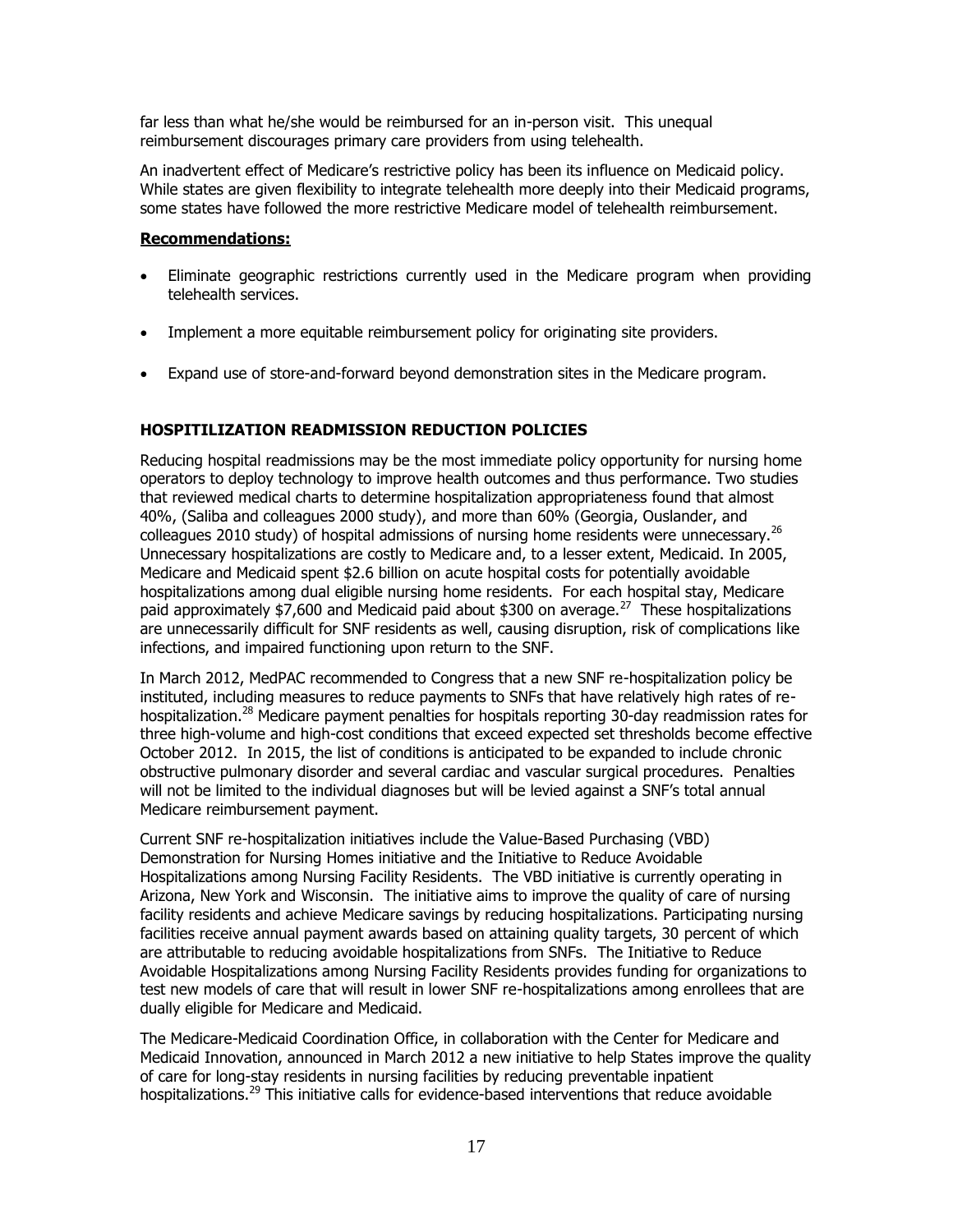hospitalizations and provides an opportunity to pilot the use of telehealth. Technology-based initiatives will foster improved communication and coordination among existing providers, which may prove particularly valuable for medication-related care management and for behavioral health assessments, treatment and management. Interventions will be evaluated for their effectiveness in improving health outcomes and providing residents with a better care experience. This initiative is expected to last for four years from August 2012 to August 2016.

## **Recommendations:**

- CMS should specifically allocate funds to further test and evaluate telehealth's effectiveness in reducing SNF hospitalization rates like the Value-Based Purchasing Demonstration.
- CMMI's new initiative to help States improve the quality of care for long-stay residents should put a priority on projects that utilize telehealth.

# **STATE TELEHEALTH REIMBURSEMENT POLICY**

Telehealth reimbursement policies vary from state-to-state. Several states have instituted supportive policies, such as relaxing standards by which state Medicaid programs will reimburse for telehealth services and introducing quality improvement measures that offer opportunities for greater use of telehealth to improve care and costs associated with long-term care. But others have replicated Medicare's more restrictive telehealth policies, (e.g., restricting reimbursement to rural areas, not reimbursing for store and forward) even though states have considerable flexibility to institute more expansive policies.

California recently enacted the Telehealth Advancement Act of 2011 which, among other features, eliminated several barriers to expand telehealth opportunities for consumers, payers, and providers. For example, the Act expanded the potential list of facilities and licensed medical professionals that could offer telehealth services.

Minnesota serves as a model of how states can utilize policy to encourage SNFs to innovate to improve quality of care. Minnesota's Nursing Facility Performance-Based Incentive Payment Program utilizes performance bonuses to reward skilled nursing facilities that score highly on the state's nursing-home report card, which is based on a core set of quality measures. The state also awards performance incentive payments for projects, which are selected through a competitive process, that improve nursing-home quality or efficiency. The state has found that these payments spur additional quality improvement efforts, innovation among providers, and the sharing of best practices among nursing facilities that could be replicated statewide. Iowa has a similar initiative that rewards Medicaid facilities for attaining or exceeding accountability measures. Other states that have taken the lead in advancing policies that directly or indirectly promote telehealth use include Virginia, Texas, Maine, Massachusetts, Oregon, Arizona, Wisconsin, and Colorado.

As noted earlier, there exists a potential incentive for states not to seek out ways to provide care that would avoid a transportation to a hospital. When Medicaid is the primary payer for an individual SNF resident, hospitalization of that resident is an opportunity to cost shift from Medicaid to Medicare. This is because a hospital stay of 3 or more days will qualify the resident for a Medicare-covered SNF stay of up to 100 days upon their return. (Medicare reimbursement for SNF care is limited to post-acute care stays under the SNF benefit.)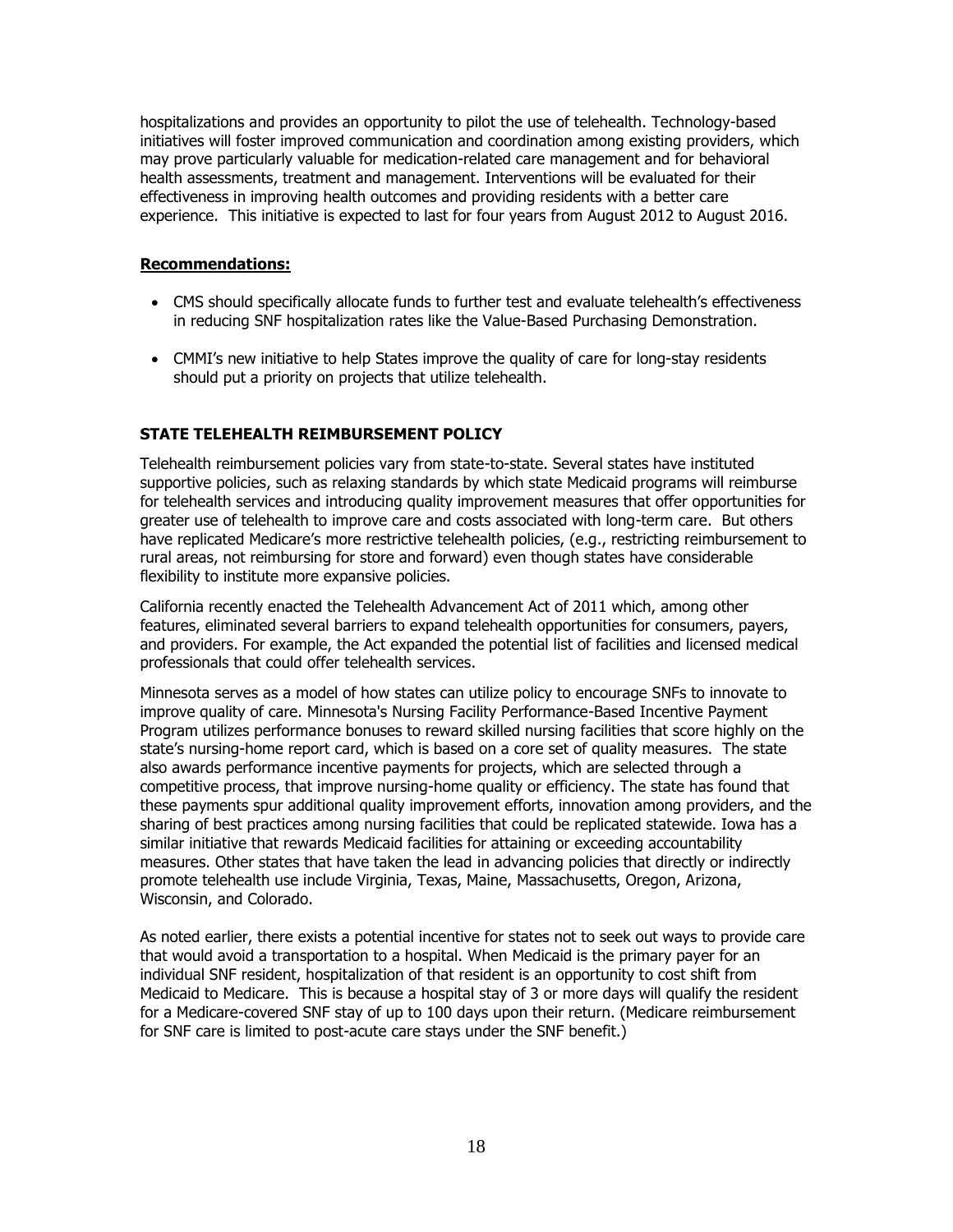#### **Recommendations**:

- States should look to more expansive reimbursement policies that allow for care via telehealth in other states such as California and Minnesota to create a policy environment that allows more flexibility in utilizing telehealth in delivering health care services rather than emulating Medicare's currently more restrictive policy.
- States should invest in demonstration projects that test the use of performance based payment models that provide incentives for utilizing telehealth where appropriate which may discourage cost shifting from Medicaid programs to Medicare.

#### **WORKFORCE CAPACITY AND INTERSTATE PRACTICE ISSUES**

Current professional licensing, credentialing, and privileging practices represent a major barrier for the use of telehealth in SNF care delivery. Due to the unique nature of telehealth, providers can, in theory, easily provide services across state lines. However, licensure laws either make this very difficult or present enough barriers that providers refuse to go through the needed approval process. Medical licensure is determined individually by the state so policies vary across the country. In general, in order to electronically interact with patients located in other states, physicians must be licensed or registered in the patient's state. This could be costly and timeconsuming depending on how restrictive each state is and the number of states that are targeted for telehealth service provision.

Licensing issues have played a role in limiting the growth of telehealth in providing health services. Many providers simply refuse to go through the difficulties and expense of being licensed in multiple states. Additionally, the process to be licensed is often time consuming and complicated depending on the requirements in each state. This has led to an unequal access to care for some states. For example, one state may have an abundance of specialists, but another a shortage of the same specialists. The specialists have no desire to move to the second state, but would be willing to provide services via telehealth, but are unwilling to do so because of licensing requirements.

To ease the challenge of state licensure, particularly for interstate teleconsults, some states have created interstate compacts and policies that support the expanded use of telehealth. Examples of supportive policies that are currently in place include the following:

- **Nurse Licensure Compact -** The Nurse Licensure Compact is an example of a multistate agreement that eases the barriers to establishing multiple licenses across state lines. The compact allows a nurse to have one license (in his or her state of residency) and to practice in other states (both physically and electronically). Such practice is subject to each state's practice law and regulation.
- **Licensure by Endorsement -** States can also license by endorsement, through an arrangement in which health professionals licensed in other states with equivalent standards may be granted licenses. For example, Idaho utilizes licensure by endorsement for physicians, allowing physicians with licenses in states of similar standards to practice in Idaho, under license. States may also establish reciprocity agreements for health care professionals.
- **CMS Changes affecting Hospital Conditions of Participation -** Federal regulations were passed in 2011 that eased the credentialing and privileging process for hospitals. A May 2011 Medicare rule allows hospitals that receive telehealth services to rely on the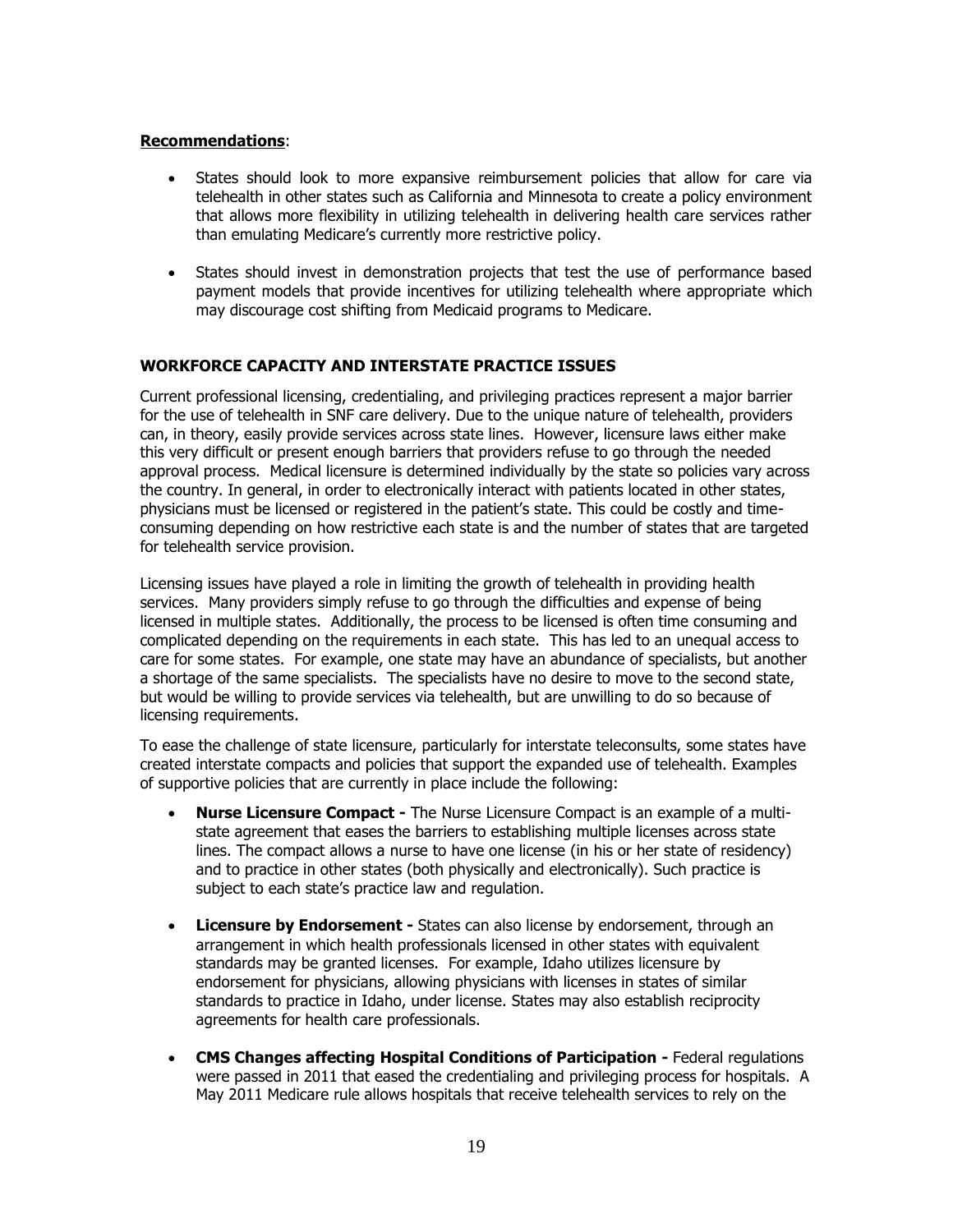credentialing and privileging information from the entity providing telehealth services. $30$ This rule improves upon previous standards requiring practitioners to receive privileges from both the home hospital and the hospital where the telehealth services would be delivered. However, this change in credentialing and privileging has not yet been extended to SNFs.

While the above examples can be seen as useful to telehealth, there continues to be much resistance to the idea of easing licensing barriers. The Nurse's Compact encompasses 24 states, but there is no comparable agreement for physicians. States have raised concerns over standards, loss of revenue on licensing, and loss of services to their own citizens as practitioners are drawn to other states as reasons for resisting easing of licensing processes.  $31$ 

#### **Recommendations**:

- States should consider easing interstate licensure barriers to facilitate the use of telehealth across state lines or either joining or having similar agreements such as the Nurses Compact.
- Similar CoP regulations passed by CMS should also be extended to SNFs.

# **TECHNOLOGY-RELATED SUPPORT ISSUES**

The three profiled SNF-related projects in this report cited several technology-related challenges, including privacy and security, interoperability, broadband, technology usability, and costs of technology. Such challenges can be addressed through education and guidance or through financial support and incentives.

Some challenges can be mitigated with better education and information. Both the Georgia Medical College and VoA telehealth pilots profiled in this report implemented new equipment that presented portability and cost challenges. Robust technical assistance could help SNFs strategically implement telehealth. For example, technology selection assistance could help hopeful SNF telehealth users to better articulate their equipment requirements, workforce capacity, and budget restraints to explore whether low-cost options, such as tablet computers with voice-over-Internet Protocol service, might meet the needs of the facility. Various technology-related education initiatives exist and can be utilized by SNFs to direct them to resources available for the capital and information needed for initial implementation. One such initiative is the FCC's National Broadband Plan that is working to ensure everyone in the US has access to broadband capability by providing a public Broadband Data Repository and allocating federal funds and assets to infrastructure needs to broadband deprived communities

Financial support and incentives will also facilitate use of telehealth technology among SNFs. Federal or state funding for investment in health information technology has served as a major stimulus across the health sector. However, SNFs have not been eligible to apply for any of the American Recovery and Reinvestment Act (ARRA) funds, which provided more than \$20 billion in payments and incentives to certain health care providers to implement electronic health record (EHR) systems. The Affordable Care Act authorized \$400 million in EHR funding for SNFs but this is modest as it represents only two percent of available EHR stimulus funds for the health sector.

**Recommendation**: CMS should target stimulus funding and incentives more specifically at SNFs to promote broader investment in EHR and telehealth technologies and introduce mechanisms that directly fund or subsidize the purchase of technologies, e.g., by providing state and federal grants to support providers' investment in technology and implementation.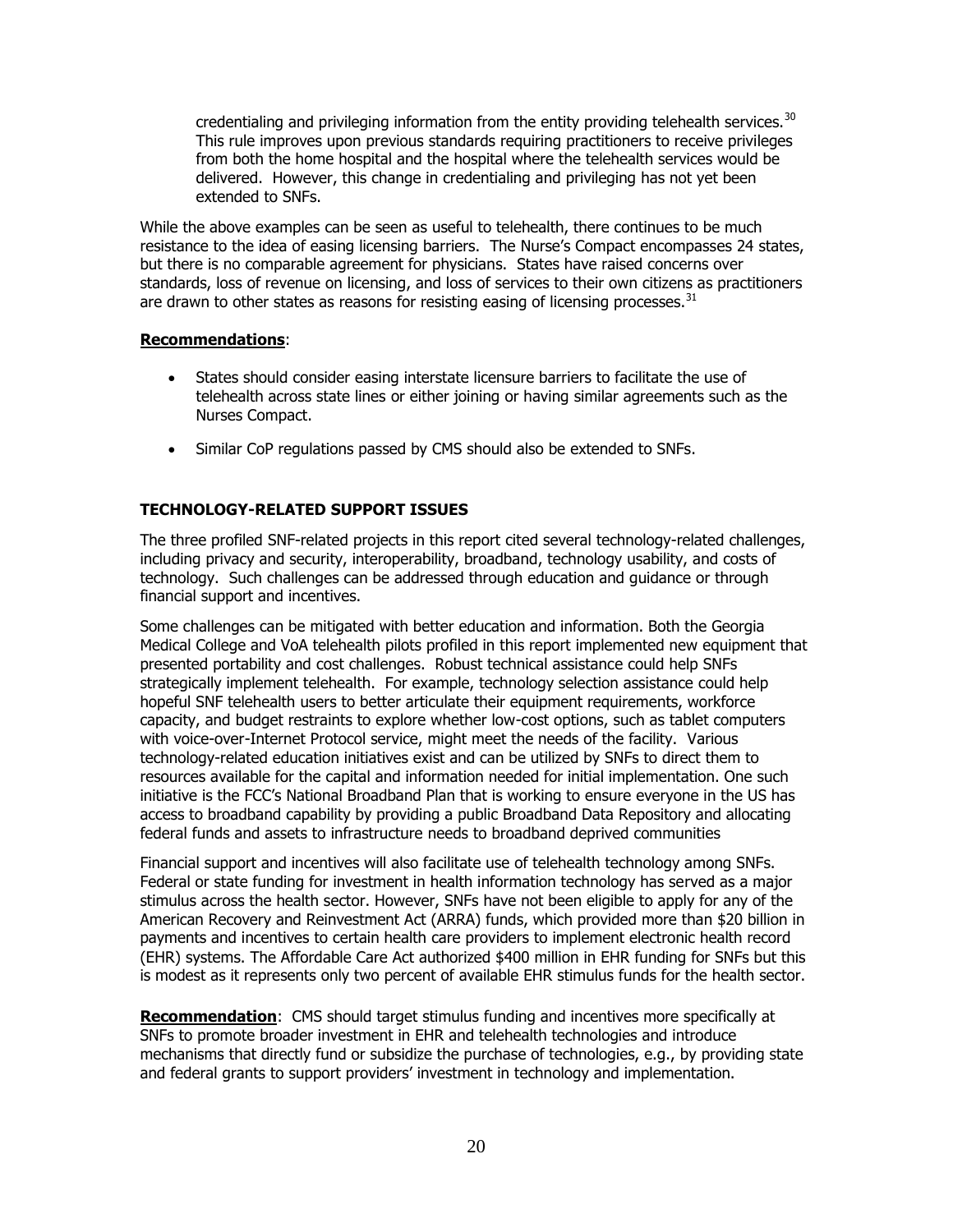#### **SNF TELEHEALTH ADOPTION AND IMPLEMENTATION ISSUES**

The nursing home industry lacks technical knowledge, resources, and expertise to support the wide adoption and implementation of information technology-enabled practices into care.<sup>32,33</sup> The case studies examined earlier in this paper indicate how important training and provider buyin are to the success of a telehealth program. Additionally, as technology becomes more pervasive in health service delivery, the workforce in SNFs will need to be trained and educated to keep up with peers working in other settings and to stay abreast of new developments in health services delivery.

There is a need for more SNF-focused industry-wide research to demonstrate effective telehealth use cases and organizational practice models to reflect the diverse range of needs, resources, and capacities across SNFs. Most clinical benefits have been shown by manufacturers of the technology.<sup>34</sup>

Moreover, establishing learning collaboratives focused on use and implementation of telehealth will facilitate cross-organizational knowledge exchange and sharing of best practices and tools. Training will bolster confidence in implementing and managing technology and staff, and provide opportunities for early adopters to serve as champions for other provider organizations.

**Recommendation:** Authorize funding for SNF telehealth demonstration projects and training initiatives that will promote understanding and peer-to-peer learning with regard to telehealth applications and best practices for implementing telehealth into practice.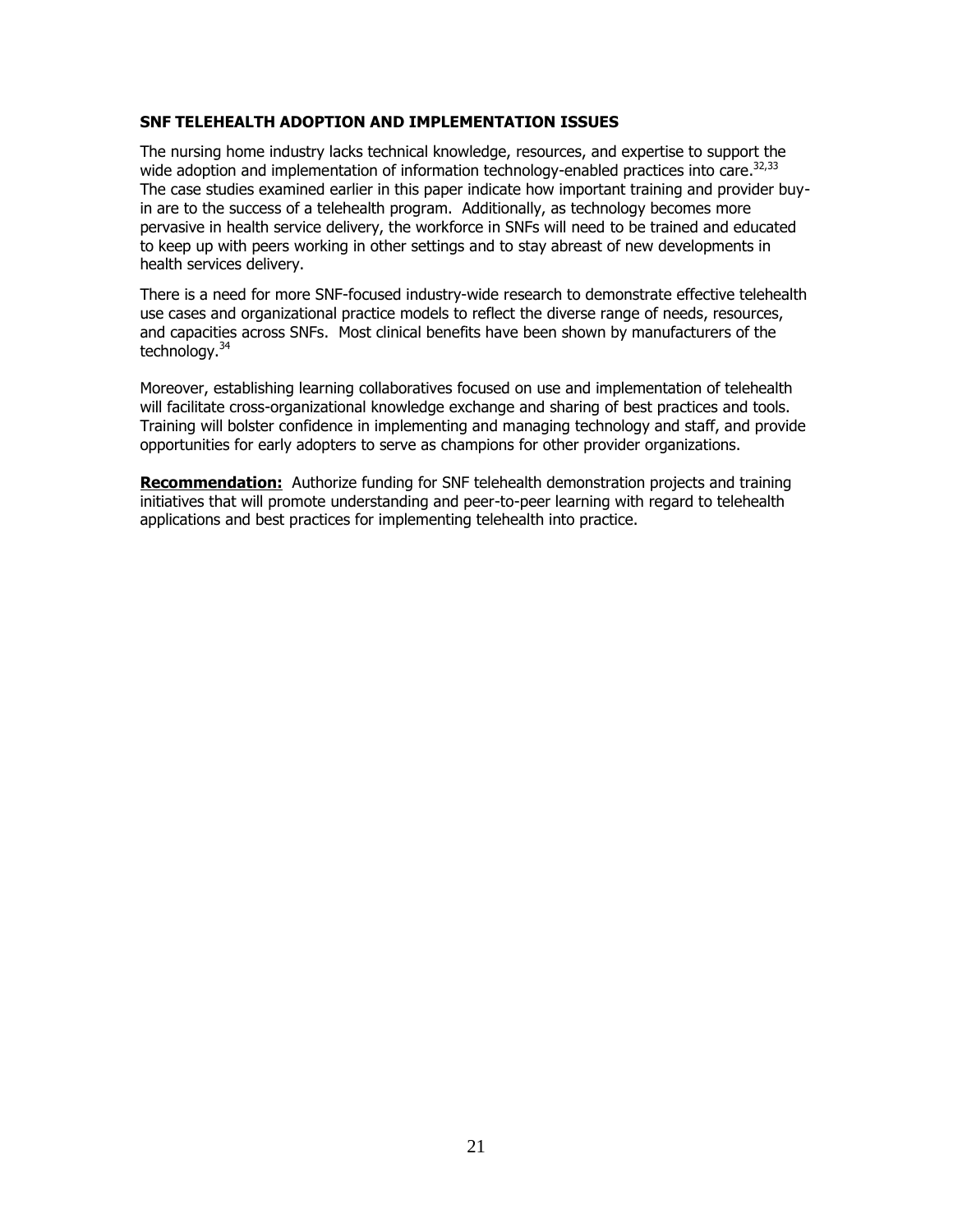# **Appendix A: List of Interviewees**

| <b>Name</b>                               | <b>Title</b>                                            | <b>Affiliation</b>                                                                                                                                   |
|-------------------------------------------|---------------------------------------------------------|------------------------------------------------------------------------------------------------------------------------------------------------------|
| Barbara M. Bates-<br>Jensen PhD, RN, FAAN | Associate Professor                                     | School of Nursing & David Geffen School of Medicine,<br>Division of Geriatrics University of California, Los<br>Angeles                              |
| Gary Capistrant, MA                       | Senior Director                                         | Public Policy, American Telemedicine Association                                                                                                     |
| Ray Dorsey, MD, MBA                       | Director                                                | Division of Movement Disorders, The Johns Hopkins<br>Hospital                                                                                        |
| James Gomez                               | President and CEO                                       | California Association of Health Facilities                                                                                                          |
| David Grabowski, PhD                      | Associate Professor                                     | Health Care Policy, Department of Health Care Policy,<br><b>Harvard Medical School</b>                                                               |
| Steven Handler, MD,<br>PhD, CMD           | <b>Assistant Professor</b>                              | Division of Geriatric Medicine, Department of Medicine,<br>University of Pittsburgh; Geriatric Research Education<br>and Clinical Center, Pittsburgh |
| Charlene Harrington,<br>RN, PhD           | <b>Professor Emeritus</b>                               | Sociology and Nursing, UCSF School of Nursing                                                                                                        |
| Sandy Hudak, MS RN                        | Principal                                               | Health Management Strategies                                                                                                                         |
| Bruce Janiak, MD                          | Professor and Vice<br>Chairman                          | Emergency Medicine, Medical College of Georgia                                                                                                       |
| Michael Jones                             | President and CEO                                       | Interactive Care                                                                                                                                     |
| Bruce Leff, MD                            | Professor                                               | Medicine, Division of Geriatric Medicine, Johns Hopkins<br>University School of Medicine                                                             |
| Liz Loewen                                | Director                                                | Coordination of Care, Manitoba eHealth                                                                                                               |
| Wayne Olson                               | Senior Vice President                                   | Operations, Volunteers of America                                                                                                                    |
| Kate O'Malley                             | Senior Program<br>Officer                               | Better Chronic Disease Care, California Health Care<br>Foundation                                                                                    |
| Joseph G. Ouslander,<br>MD                | Professor and Senior<br>Associate Dean and<br>Professor | Geriatric Programs, Charles E. Schmidt College of<br>Medicine, Florida Atlantic University                                                           |
| <b>Scott Peifer</b>                       | <b>Executive Director</b>                               | AgeTech California                                                                                                                                   |
| Laurie Poole                              | <b>Vice President</b>                                   | Telemedicine Solutions, Ontario Telehealth Network                                                                                                   |
| Paul Rice, MD                             | Deputy Director,<br>Telehealth Lead                     | Long Term Conditions Theme, Health Innovation and<br>Education Cluster (HIEC)                                                                        |
| Lee C. Rogers, DPM                        | Co-Director                                             | Amputation Prevention Center, Valley Presbyterian<br>Hospital                                                                                        |
| Siobhan S. Sharkey,<br><b>MBA</b>         | Principal                                               | Health Management Strategies                                                                                                                         |
| Kathleen Sullivan                         | <b>Vice President</b>                                   | Catholic HealthCare West                                                                                                                             |
| Michael Torgan                            | <b>Executive Vice</b><br>President                      | Country Villa Health Services                                                                                                                        |
| Joseph Tracy                              | Vice President,                                         | Telehealth Services, Lehigh Valley Health Network                                                                                                    |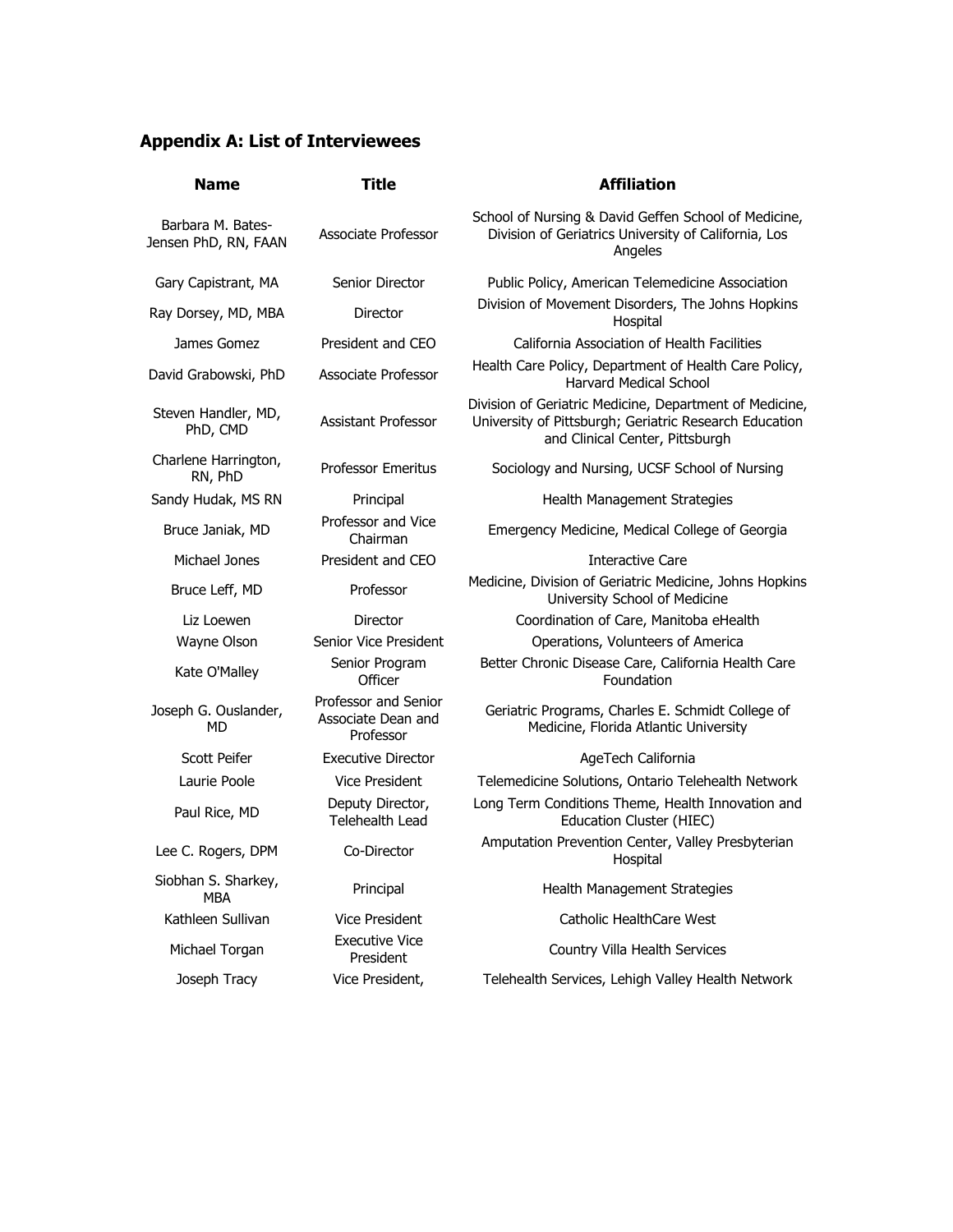(inside cover)

#### **About the Center for Connected Health Policy (CCHP)**

CCHP (connectedhealthca.org) is a non-profit planning and strategy organization working to remove policy barriers that prevent the integration of telehealth technologies into California's health care system.

#### **About the Center for Technology and Aging (CTA)**

Through research, technology demonstrations, and collaboration, CTA (techandaging.org) supports the adoption and diffusion of technology enabled care that is patient centered, coordinated, efficient and effective. Established with funding from The SCAN Foundation, CTA is affiliated with the Public Health Institute in Oakland, CA.

 $\overline{a}$ 

<sup>&</sup>lt;sup>1</sup> Medicare Payment Advisory Commission. (2012). Report to the Congress: Medicare Payment Policy. Retrieved from www.medpac.gov/documents/Mar12\_EntireReport.pdf. Accessed: 27 March, 2012. <sup>2</sup> Ibid.

<sup>&</sup>lt;sup>3</sup> Miles, A. (2010). Studies Highlight High Medicare Costs For People In Nursing Homes. Kaiser Health News. <http://www.kaiserhealthnews.org/Stories/2010/October/12/nursing-homes-medicare.aspx?p=1>. Accessed on Apr 4, 2012.

<sup>&</sup>lt;sup>4</sup> Alliance for Quality Nursing Home Care. *Care Context.* "Nursing Facilities Cost-Effectively Treat an Increasingly Complex Patient Population, Benefiting Seniors and Taxpayers" September 2011. <http://www.aqnhc.org/pdfs/care-context-2011-09.pdf.> Accessed on Mar 27, 2012.

 $^5$  Centers for Medicare & Medicaid Services. (2012). Reducing Avoidable Hospitalizations Among Nursing Facility Residents< https://www.cms.gov/medicare-medicaid-

coordination/09\_ReducingAvoidableHospitalizationsAmongNursingFacilityResidents.asp#TopOfPage> Accessed on Mar 27, 2012.

<sup>&</sup>lt;sup>6</sup> Medicare Payment Advisory Commission, Report to the Congress.

<sup>&</sup>lt;sup>7</sup> Alliance for Quality Nursing Home Care, Care Context.

<sup>&</sup>lt;sup>8</sup> Ibid.

<sup>&</sup>lt;sup>9</sup> Center for Connected Health Policy, Telehealth Advancement Act, < [http://cchpca.org/policy](http://cchpca.org/policy-projects/telehealth-advancement-act)[projects/telehealth-advancement-act>](http://cchpca.org/policy-projects/telehealth-advancement-act), Accessed on May 15, 2012.

<sup>&</sup>lt;sup>10</sup> National Rural Health Association. Policy Brief: Telehealth Reimbursement, May 2010.

<sup>&</sup>lt;sup>11</sup> Center for Medicare and Medicaid Services [<http://www.medicaid.gov/Medicaid-CHIP-Program-](http://www.medicaid.gov/Medicaid-CHIP-Program-Information/By-Topics/Delivery-Systems/Telemedicine.html)[Information/By-Topics/Delivery-Systems/Telemedicine.html>](http://www.medicaid.gov/Medicaid-CHIP-Program-Information/By-Topics/Delivery-Systems/Telemedicine.html). Accessed on May 15, 2012.

 $^{12}$  Cusack, C.M., Pan, E., Hook, J.M., Vincent, A., Kaelber, D.C., Bates, D.W., Middleton, B. (2007). "The Value of Provider to Provider Telehealth Technologies". Prepared by Center for Information Technology Leadership. Published and distributed by the Healthcare Information and Management System Society (HIMSS). < [http://www.nextgenweb.org/wp-content/uploads/2008/01/center-for-information-technology](http://www.nextgenweb.org/wp-content/uploads/2008/01/center-for-information-technology-leadership-telehealth-beneftis-study.pdf)[leadership-telehealth-beneftis-study.pdf>](http://www.nextgenweb.org/wp-content/uploads/2008/01/center-for-information-technology-leadership-telehealth-beneftis-study.pdf).

<sup>&</sup>lt;sup>13</sup> Janiak, B. *Urgent Matters E-Newsletter*. Jul/Aug;7(4), 2010. "Innovations: using telemedicine to link nursing homes to the emergency department".

<sup>&</sup>lt;http://ajcc.aacnjournals.org/content/17/4/328.full.pdf+html>.

<sup>&</sup>lt;sup>14</sup> Cusack, C.M.

<sup>&</sup>lt;sup>15</sup> Baird, B., Long-Term Living Magazine "The promise and practice of telemedicine in long-term care", February 13, 2012. <http://www.ltlmagazine.com/article/promise-and-practice-telemedicine-long-termcare.> Accessed on Mar 27, 2012.

<sup>&</sup>lt;sup>16</sup> Darkins, A., Ryan, P., Kobb, R., Foster, L., Edmonson, E., Wakefield, B. & Lancaster, A.E. *Telemedicine* and e-Health, "Care coordination/home telehealth: the systematic implementation of health informatics, home telehealth, and disease management to support the care of veteran patients with chronic conditions." Vol 14, 1118-1126, 2008.

 $17$  U.K. Department of Health. Whole System Demonstrator Programme Headline Findings – December 2011.

<sup>&</sup>lt;http://www.dh.gov.uk/prod\_consum\_dh/groups/dh\_digitalassets/documents/digitalasset/dh\_131689.pdf.> Accessed on March 27, 2012.